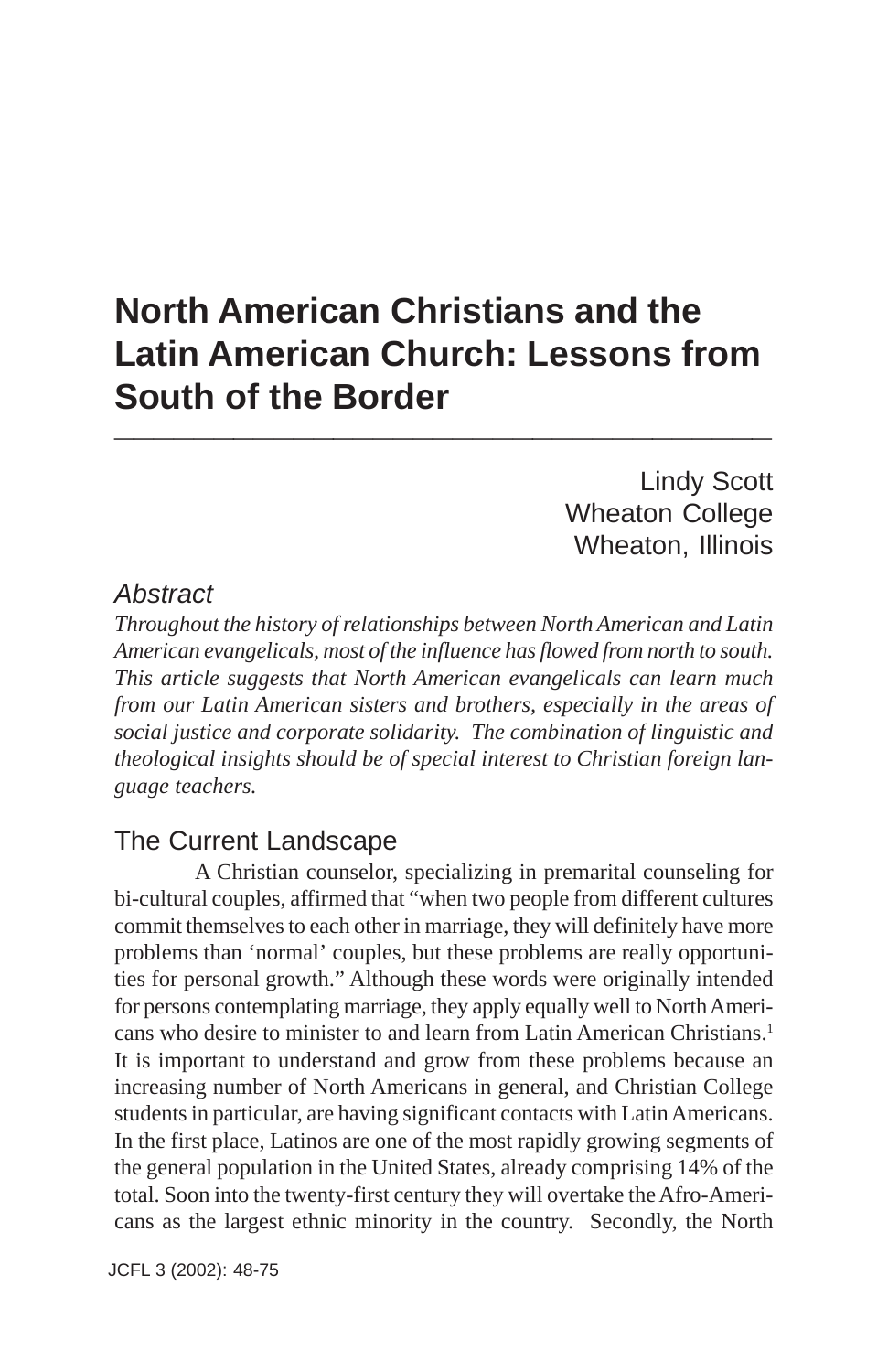American Free Trade Agreement (NAFTA) and the growing economic globalization are bringing North Americans and Latin Americans into greater contact. Thirdly, the Internet permits Latinos and North Americans to be traveling companions along the Communications Super Highway in ways that were totally unimaginable just a few years ago.

Christian students are also coming into contact with Latinos on an increasing scale. For example, at our college we are encouraging greater cultural diversity and we are striving to increase the Latino presence on campus. The growing population of Latinos in the area can be seen by the presence of some eight churches within a ten-mile radius of our campus where there are ministries in Spanish. Many students have part-time jobs where they rub shoulders with Latinos (e.g. many serve as waiters and waitresses in restaurants where the cooks and dishwashers are Latinos). Numerous ministries take our students into contact with Latin Americans. In addition, literally hundreds of our graduates have spent time in Latin America as missionaries, on business, or in education.

All too frequently these contacts have not led to personal growth or to the extension of Christ's Kingdom. Two main factors contribute to this sad reality: cultural relativism and religious imperialism. Cultural relativism dominates the landscape in our current secular North American society. It is commonly accepted that all perspectives are equally valid (or invalid). Therefore, that which is different from my culture<sup>2</sup> is quite acceptable for "those people", but it has no necessary bearing upon my life. Sometimes this ideology comes close to "absolute relativism", a contradiction in terms. In a book on cross-cultural orientation, author Pierre Casse affirms:

> There is no absolute truth. It is indeed up to each individual to find out what his or her truth is.... What is true today will be obsolete and untrue tomorrow. What is all right for one individual is not necessarily so for another. What is effective for one situation is not automatically so for any situation. In short everything is relative.<sup>3</sup>

While most evangelicals do not officially adhere to cultural relativism, this ideology, together with a concomitant individualism that permeates North America, enables most of us in fact to evade the truth claims made upon us by other cultures. Truths discovered in Asia, Latin America,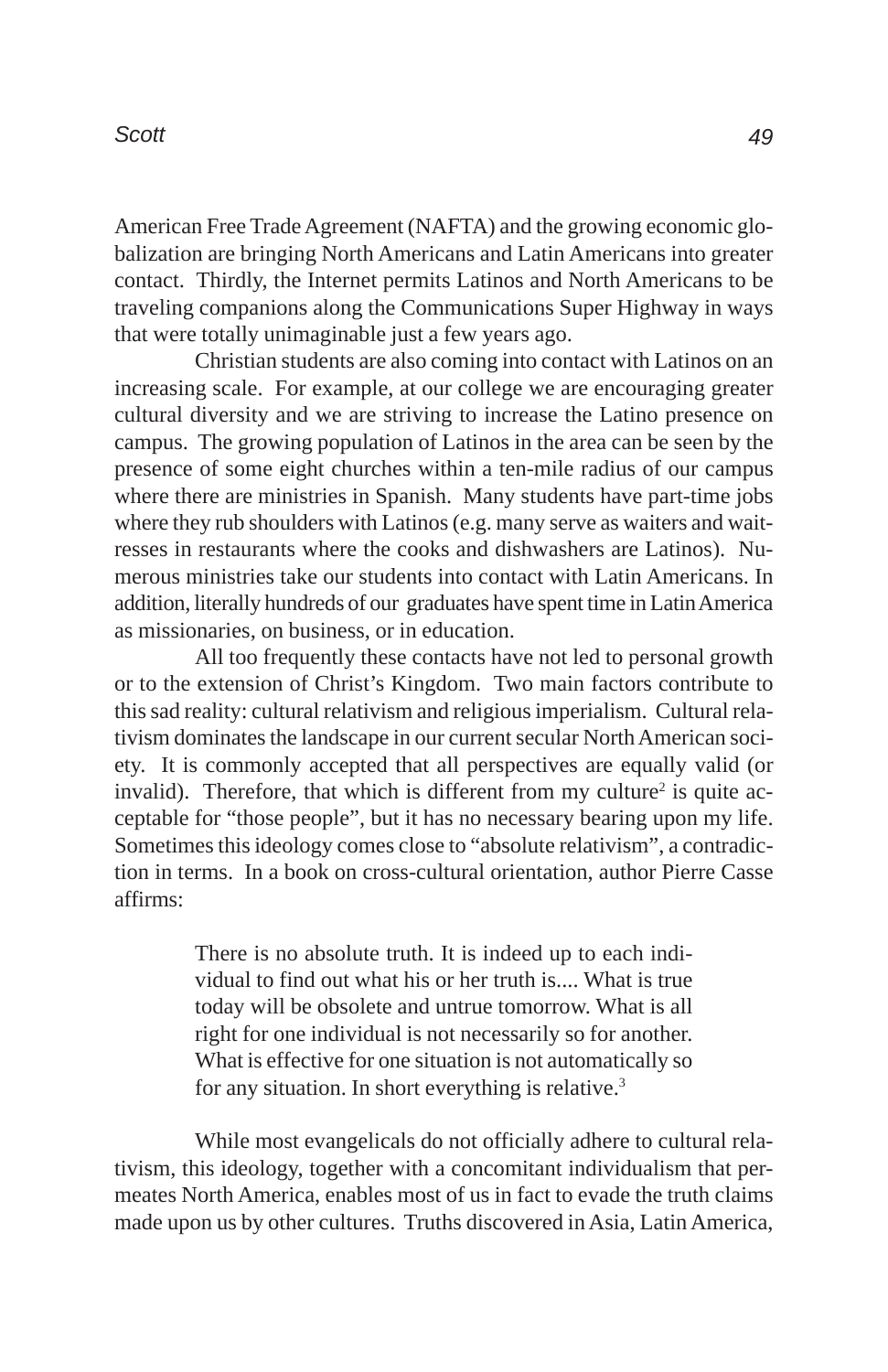and Africa seldom make their way into the hearts and lives of North American Christians.

At the other extreme of the spectrum is a religious imperialism and/or ethnocentrism that affirms that one particular version of Christianity (ours) is superior to all other forms of culture and religion in every aspect.4 Although this is not usually stated so bluntly, ethnocentrism is common to humanity, including Christians involved in cross-cultural activities. Over sixty years ago H. Richard Niebuhr aptly described the worldview of many North American missionaries:

> Christianity, democracy, Americanism, the English language and culture, the growth of industry and science, American institutions—these are all confounded and confused. The contemplation of their own righteousness filled Americans with such lofty and enthusiastic sentiments that they readily identified it with the righteousness of God.... The Kingdom of the Lord...is in particular the destiny of the Anglo-Saxon race, which is destined to bring light to the gentiles by means of lamps manufactured in America.<sup>5</sup>

During the last decade this religious imperialism has been reinforced by the growing "Americanization" of other cultures due to the end of the cold war and the rise of the global economy.

Some Christian college students epitomize these two extremes, frequently at the same time. For example, during their high school days many Christian students have had a weeklong "mission" trip to a country in Latin America. Prior to the trip they studied little about the culture or the church that exists in that country so that they might learn from them. It is even more disconcerting that when they were there they were happiest not when experiencing authentic expressions of national culture, but when they found a McDonalds or a Pizza Hut, when they presented a drama or pantomime originally designed for a North American youth culture audience, or when they sang "American" Christian songs that had been translated into Spanish or Portuguese.<sup>6</sup>

This paper attempts to avoid some of the pitfalls of these two extreme positions (cultural relativism and religious imperialism) and pave the way for an alternative path. It is motivated by a pastoral concern for our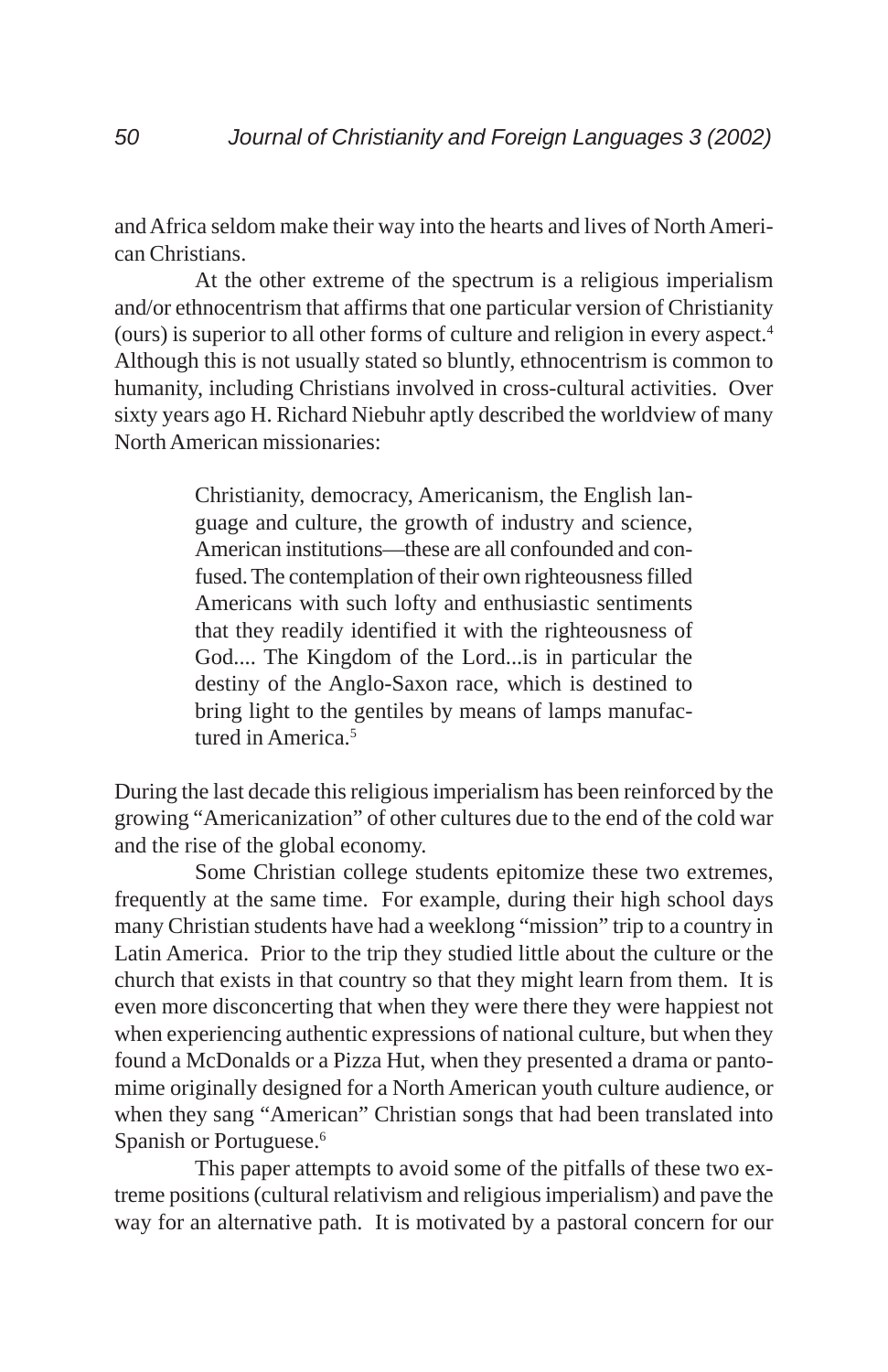students as they strive to obey the Word of God. It is common to hear that our students live within a "Bubble" and are consequently too protected from the harsh realities of the world. It is even more tragic that they are too insulated from truths that Christians in other parts of the world have discovered. Our students will be more holistic and well rounded disciples of our Lord if they incorporate into their lives lessons from the world-wide Body of Christ. If it is indeed correct that "all truth is God's truth wherever it is found",<sup>7</sup> then it is imperative that we avail ourselves of the truth that the Two-Thirds world has discovered. Therefore, this paper (and my role on campus) should be seen as a bridge between these two worlds. In the midst of the postmodernist milieu that grips the Academy today it is frequently claimed that absolute truth is not available. Nevertheless, I propose that we can indeed know some truth in the midst of a multi-cultural world. It is precisely in our openness to learn from insights arising from the worldwide Church that our vision will be "sharpened" to better see God's truth (Proverbs 27:17). Let us now travel south of the border and look at two main concepts, social justice and corporate solidarity, from the perspective of Latin American evangelicals. Lessons from these two motifs arise from and combine linguistic factors and theological reflection. These insights will hopefully strengthen our own obedient walk with the Lord.

## Lessons from South of the Border

From a Biblical perspective, all human cultures have varying strengths and weaknesses.<sup>8</sup> Churches within these cultures also display the flaws and virtues of all human endeavors. The examples mentioned below are cited because they demonstrate certain strengths of the Church in Latin America that might be helpful to the Church in North America. This does not mean that every local church in Latin America demonstrates these strengths nor that the Church in Latin America has nothing to learn from the churches in North America. Rather, it is precisely because "lessons" have almost universally flowed from North America down to Latin America, these "lessons" on social justice and corporate solidarity are offered as modest contributions to counterbalance the flow.

## I. Social Justice

It is well known that the Liberation Theologies that have arisen within Latin American Catholicism stress social justice. Likewise mainline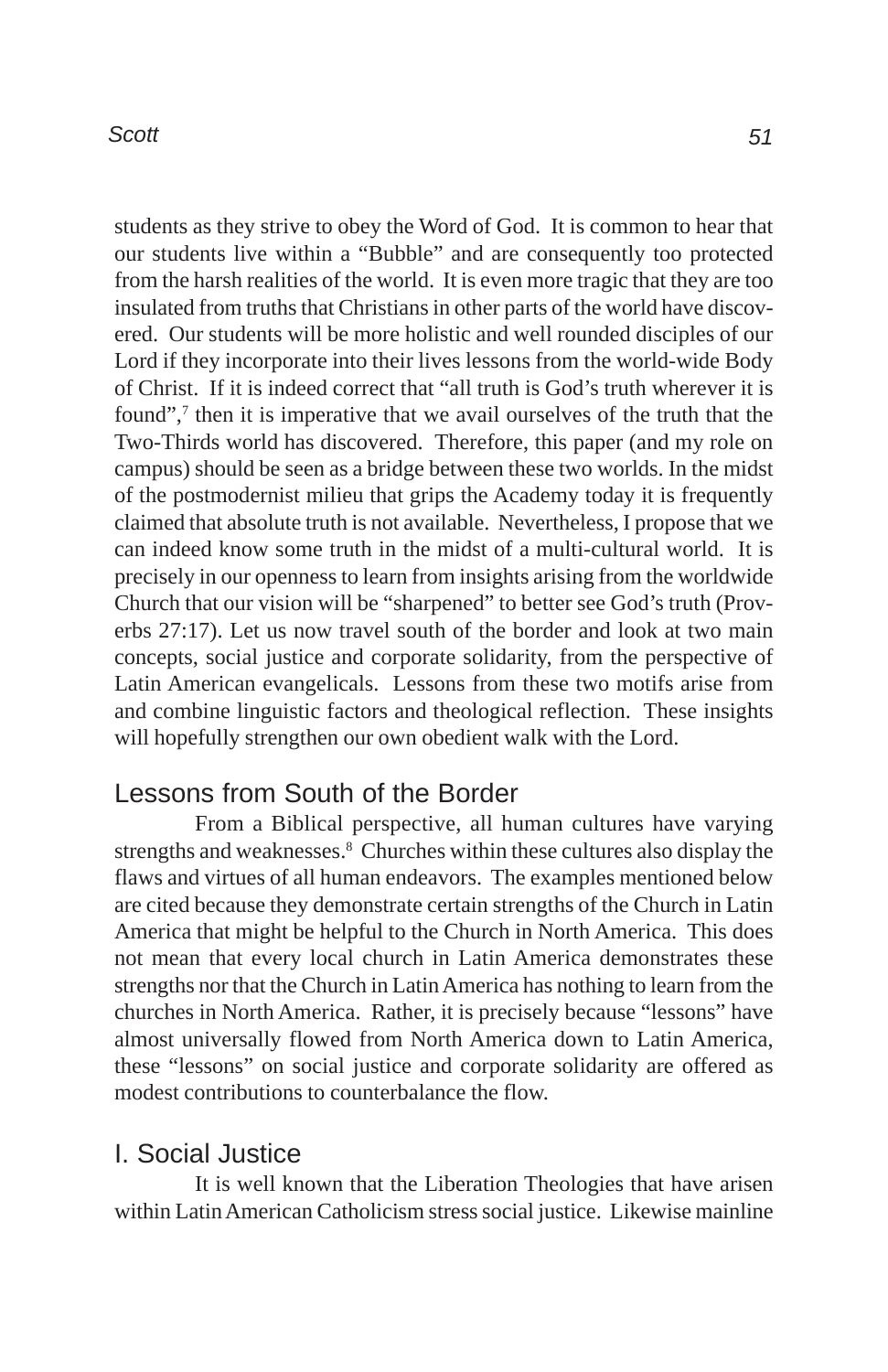Protestant theologians involved in the earlier *ISAL* (*Iglesia y Sociedad en América Latina*) movement also stressed justice as an essential component of the gospel.<sup>9</sup> Nevertheless, the Church in North America will probably resonate more with the justice emphases articulated by leaders of the evangelical wing of the Latin American Church. In its early history, the evangelical church demonstrated a strong social justice component. This began to wane in the 1920's as Latin American evangelicals increasingly came under the influence of the fundamentalist wing of the North American church. At the same time secular governments increased in size and took over many social ministries (e.g. educational, medical, etc.) that evangelicals had previously occupied. Although for many decades (roughly from 1930-1970) Latin American evangelicals were generally oblivious to the justice dimensions of the gospel, over the last three decades many sectors have begun to recover a Biblically based justice. Part of this recovery was due to the remarkable number of poor Latin Americans who converted to evangelical churches. This recovery has been best articulated by members of the *Fraternidad Teológica Latinoamericana* (*FTL*) who sought to respond to the challenges of widespread poverty and injustice. They wrestled with the same issues raised by Liberation Theology, but their responses gave more weight to the Biblical text.

## Linguistic Factors Affecting Social Justice

There are linguistic factors that have been conducive to Latin Americans developing a justice theology rooted in Scripture. Some translation problems in our English versions of the Bible are clarified in Spanish. A pertinent example is the important Greek word "*dikaiosune*" which appears 92 times in the New Testament. It is usually translated as "righteousness" in the King James Bible, the RSV, the NASB and the NIV, although on a few occasions it is translated as "justice", "piety" or "what is right". Nevertheless, the Spanish versions of the Bible (the *Reina-Valera* revisions of 1909 and 1960 utilized in the evangelical churches, the recently published *Nueva Versión Internacional*, as well as the Catholic versions) quite consistently translate *dikaiosune* as "*justicia*". Although the term "righteousness" perhaps had a social justice connotation for previous generations when a postmillennialism dominated "Protestant America", that is not the case today. When current North American evangelicals read "Blessed are those who hunger and thirst for righteousness" (Matthew 5:6),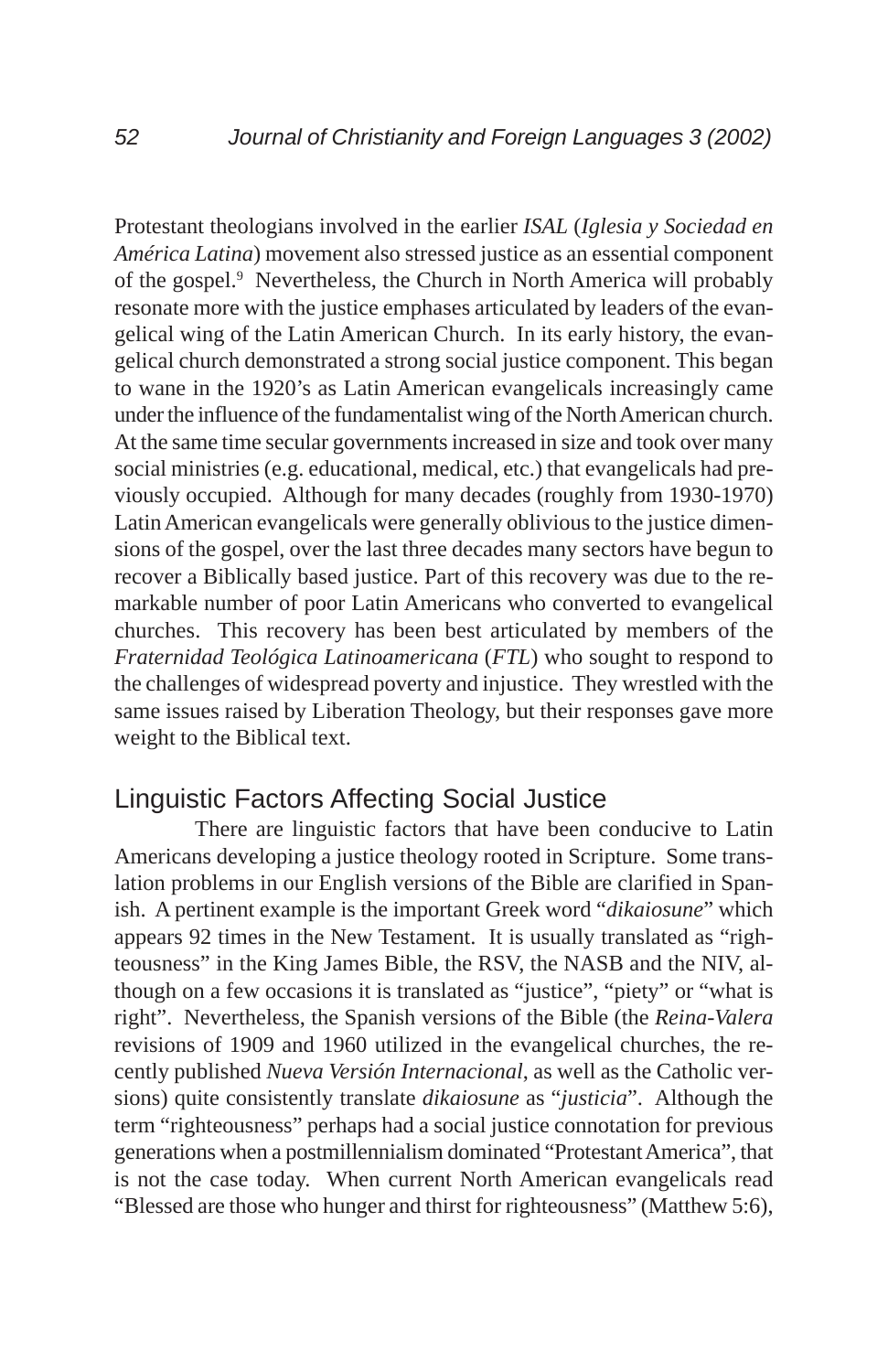the concepts of an inner purity, a proper attitude, or a legal, imputed righteousness usually come to mind.

On the one hand, countless sermons have been preached on these "Be-attitudes" which tend to emphasize the "attitude" more than the action itself. For example, the note on Matthew 5:6 in *The Full Life Study Bible: New International Version* attempts to clarify the meaning of "righteousness" by linking it with these close parallels.

> The spiritual condition of Christians all throughout their lives will depend on their hunger and thirst for the presence of God, the Word of God, the communion of Christ, the fellowship of the Spirit, righteousness, kingdom power and the return of the Lord.10

The exaggerated individualism of this interpretation can be observed by the fact that not even one of these associated terms explicitly refers neither to **social** justice nor even to interpersonal relationships.

On the other hand, some exegetes frequently understand this "righteousness" as referring to Christ's work on the cross and applied to the believer. This is the general thrust of many Protestant scholars (Presbyterians, Lutherans, and Dispensationalists) who reread a Pauline substitutionary, "imputed justification" back into these passages. Typical of his generation, the 17th century divine Jeremiah Burroughs explicitly identified this righteousness as referring to Christ's work: "It is the righteousness which is for justification...that perfect satisfaction to divine justice in whatsoever it requires, either in way of punishing for sin or obedience to the law, made by the Lord Jesus Christ."11 A popular commentator of the twentieth century, Arthur W. Pink, also found imputed righteousness in this passage.

> God has, therefore, provided in Christ a *perfect righteousness* for each and all of His people. This righteousness, this satisfying of all the demands of God's holy Law against us, was worked out by our Substitute and Surety. This righteousness is now *imputed* to (that is, legally credited to the account of) the believing sinner.<sup>12</sup>

By way of contrast, our Spanish-speaking sisters and brothers read this very same passage, but see *dikaiosune* translated as *justicia* and imme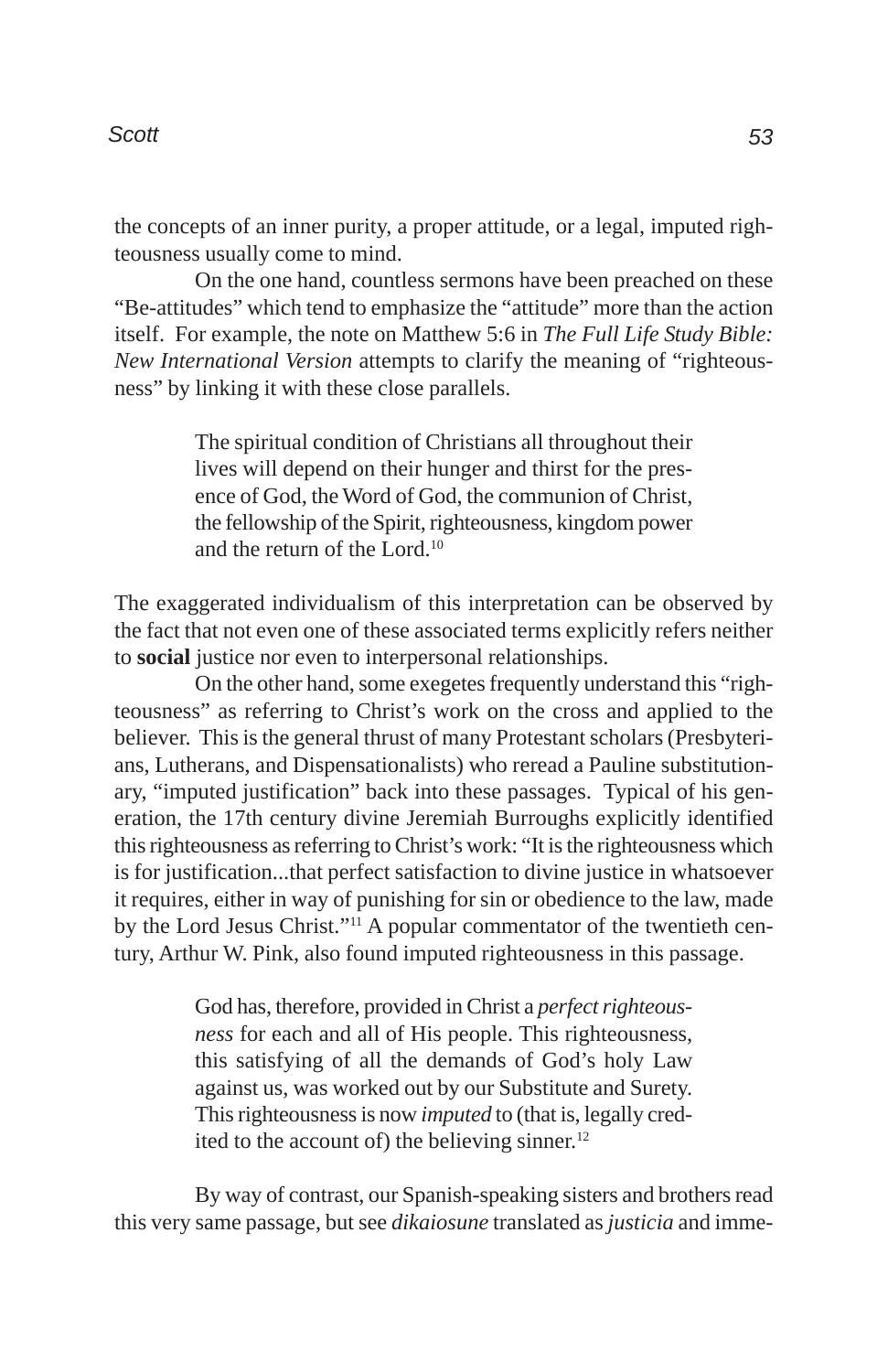diately perceive social justice. Juan Mateos describes it in these terms:

Justice" is here, naturally, justice among humanity. Justice presupposes equality, presupposes dignity, means being treated as a person, presupposes liberty, autonomy, the right to decide for one's self, in sum, all that constitutes a human being.<sup>13</sup>

Careful exegetes in the English-speaking world concur with this social justice connotation of *dikaiosune*, but frequently their work is not appreciated in our "Christianity Light" churches. R.V.G. Tasker comments on this verse by saying "...those who hunger and thirst after righteousness are those who, because they long to see God's final triumph over evil and His kingdom fully established, long also to do what is right and just themselves. All such have the growing satisfaction of knowing that they are furthering and not thwarting God's purposes."14 John R. W. Stott admits three meanings of *dikaiosune* in the New Testament: legal (i.e. justification), moral (i.e. character), and social. He sees legal justification as extremely unlikely here and moral righteousness as only part of the picture.

> For biblical righteousness is more than a private and personal affair; it includes social righteousness as well. And social righteousness, as we learn from the law and the prophets, is concerned with seeking man's liberation from oppression, together with the promotion of civil rights, justice in the law courts, integrity in business dealings and honour in home and family affairs. Thus Christians are committed to hunger for righteousness in the whole human community as something pleasing to a righteous  $God.$ <sup>15</sup>

Based upon linguistic and hermeneutical reasons, the social justice connotation of *dikaiosune* in these Matthean passages seems convincing. The immediate context requires it. Although imputed righteousness or justification is the Pauline meaning in Romans, this epistle was written for a different audience, in a different culture, and some twenty-five years later than the original proclamation of the Sermon on the Mount. Therefore, it is hermeneutically anachronistic to import a later connotation of a word into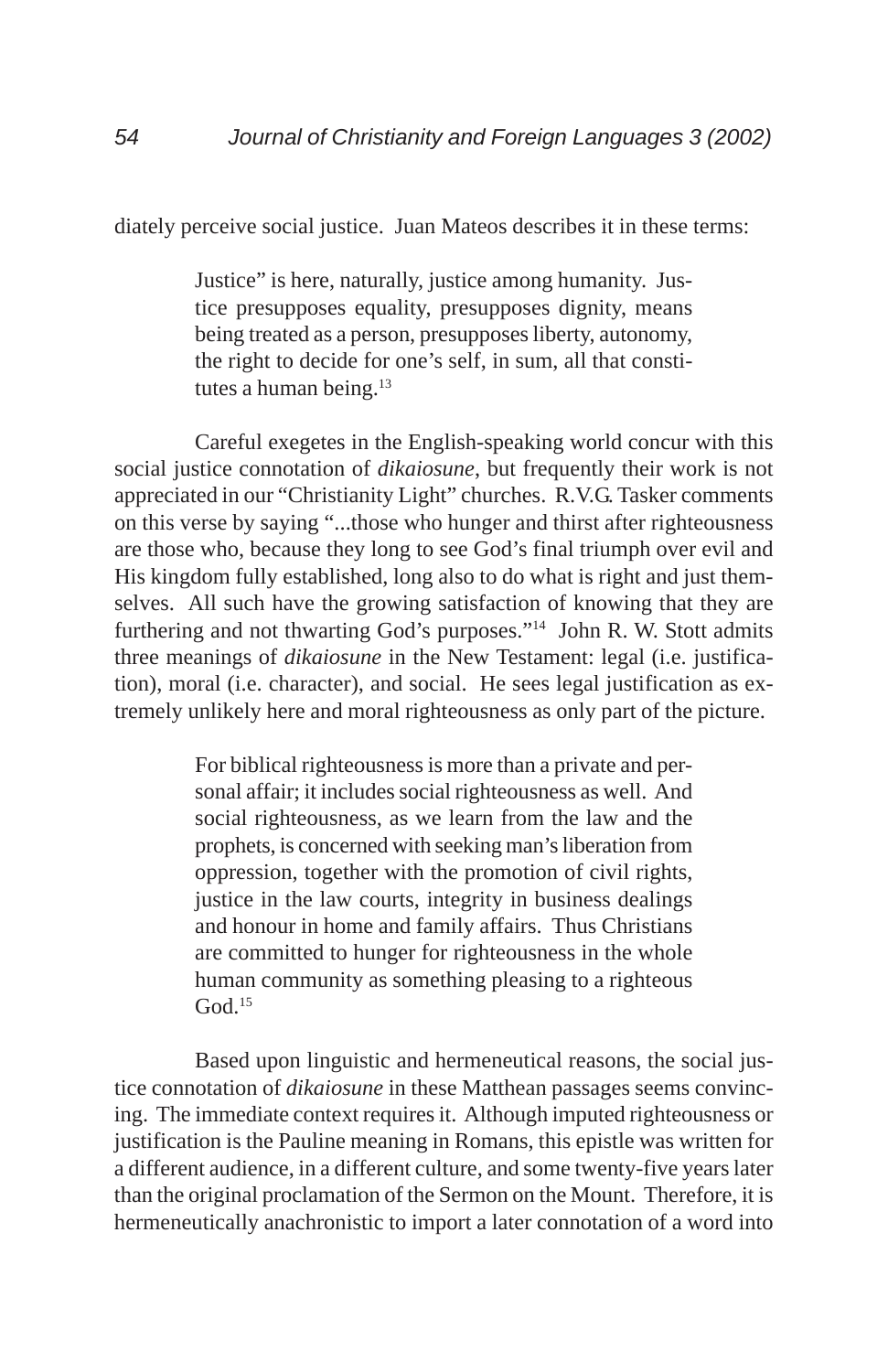an earlier setting in a different part of the world.16 The Sermon on the Mount is clearly concerned with our behavior and lifestyle (Matt. 5:19; 7:24). The larger Biblical context supports a social justice connotation as well. In the Septuagint "*dikaiosune*" is the common translation of the Hebrew "*sedeq*". Hebrew parallelism in various Psalms demonstrates that *sedeq* is synonymous with "upholding the cause of the needy" (Psalm 140:12), "providing equality" (Psalm 99:4), and "being generous and lending freely" (Psalm 112:5). As we move along the hermeneutical spiral, the Spanish translation of *dikaiosune* as *justicia* should lead us to a healthy suspicion of the traditional "imputed righteousness" understanding of this term in Matthew's rendition of the Sermon on the Mount. A study of the original Greek text tends to confirm our suspicion in this case. As we attempt to obey God and put into practice a "social justice" understanding of this passage, our experiences also tend to confirm our linguistic findings, especially as other passages such as Matthew 5:10 fall into place.17 Having laid this linguistic groundwork, it is time to listen to Latino theologians.

## Latin American Evangelical Theology on Social Justice

An evangelical theology of social justice needs to respond to the socio-economic challenges of Latin America where our Christian brothers and sisters live out their lives in the midst of poverty. They are surrounded by economic inequalities where 50% of the population is below the poverty level according to UN standards. Most Latin American evangelicals can be classified among the "working poor". This is quite similar to the lifestyle that Jesus chose while here on earth. It is no wonder that passages of Scripture that are extremely important to Latin Americans (and to Jesus) are conveniently overlooked by those of us who live in middle or upper class lifestyles in the richest country the world has ever known.

A watershed event in the development of this theology was Samuel Escobar's exposition "*Responsabilidad social de la iglesia*" at the First Latin American Congress of Evangelization in Bogotá, Colombia, in 1969. Escobar argued that while the evangelical lack of involvement in resolving the ills of society was understandable, it was no longer acceptable.18 Escobar, René Padilla, and other Latinos developed their positions within the context of the incipient *Fraternidad Teológica Latinoamericana* as well as within the International Fellowship of Evangelical Students (IFES). They made significant contributions at important conventions (e.g. the Urbana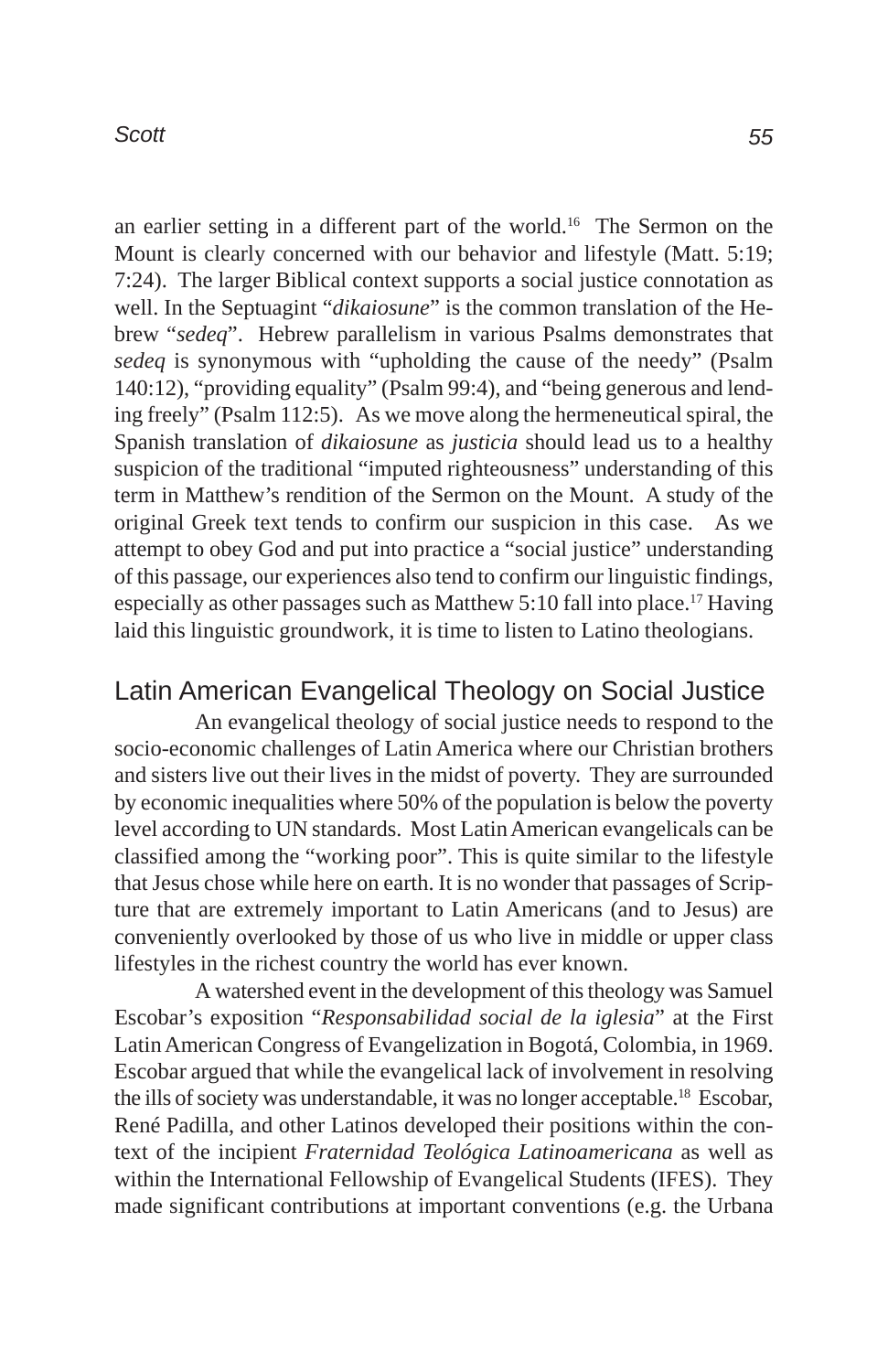Missionary Convention in 1970 and the Lausanne Congress on World Evangelization in 1974) that led to a growing international consensus among evangelicals for a more "holistic" gospel that emphasized both evangelism and social justice as essential components of our Christian mission.<sup>19</sup>

In the 1970's evangelical social ministries, including numerous efforts spawned by graduates and students of the IFES, began to appear. These were designed, by and large, to minister to the poor, to those excluded by economic development, and to those who had been victims of violence or natural disasters. Frequently, the *FTL* and IFES were criticized by the more radical liberationists for only offering "palliatives" or "Band-Aids" when a wholesale restructuring of society was necessary. Nevertheless, given the fact that evangelicals were a relatively small minority in Latin America, they continued along this path and gave birth to literally hundreds of such ministries. Due to their growth and success in the 1980's they began to emerge from an isolationist "Christ Against Culture" mentality and started aspiring to see a **transformation** of society. Evangelicals could "give thanks to God for what the Church was doing to respond to the urgent needs"20 of their people, but also recognized the need to evaluate their methods and to provide an even greater Christian response under Scripture's guidelines. With that goal in mind the *FTL* convened a continental conference in 1987, held at Huampani, Peru, with the theme "*Hacia una transformación integral*" ("Toward a Holistic Transformation"). Although Christian ministries had alleviated much human suffering, Latin America had become poorer. The conference desired to see important changes take place at the larger societal level, which would lead to greater justice and well-being.<sup>21</sup> In his biblical expositions René Padilla developed a scriptural concept of justice (Ps. 146:6-9; Jer. 22:3; Prov. 31:8-9).

> But, what is justice? In the Bible, and especially in the Old Testament, it is not merely a justice of **distribution** (i.e. giving the same to everyone without considering their particular necessities); nor is it a justice of **retribution** (i.e. giving to everyone according to their merits); it is rather a justice of **restitution**, a justice that includes the two former, but goes much further in that it seeks to **restore or return** that which has been taken away from "the oppressed", "the hungry", the "exiled", "the orphans", "the widows", from all the victims of the abuse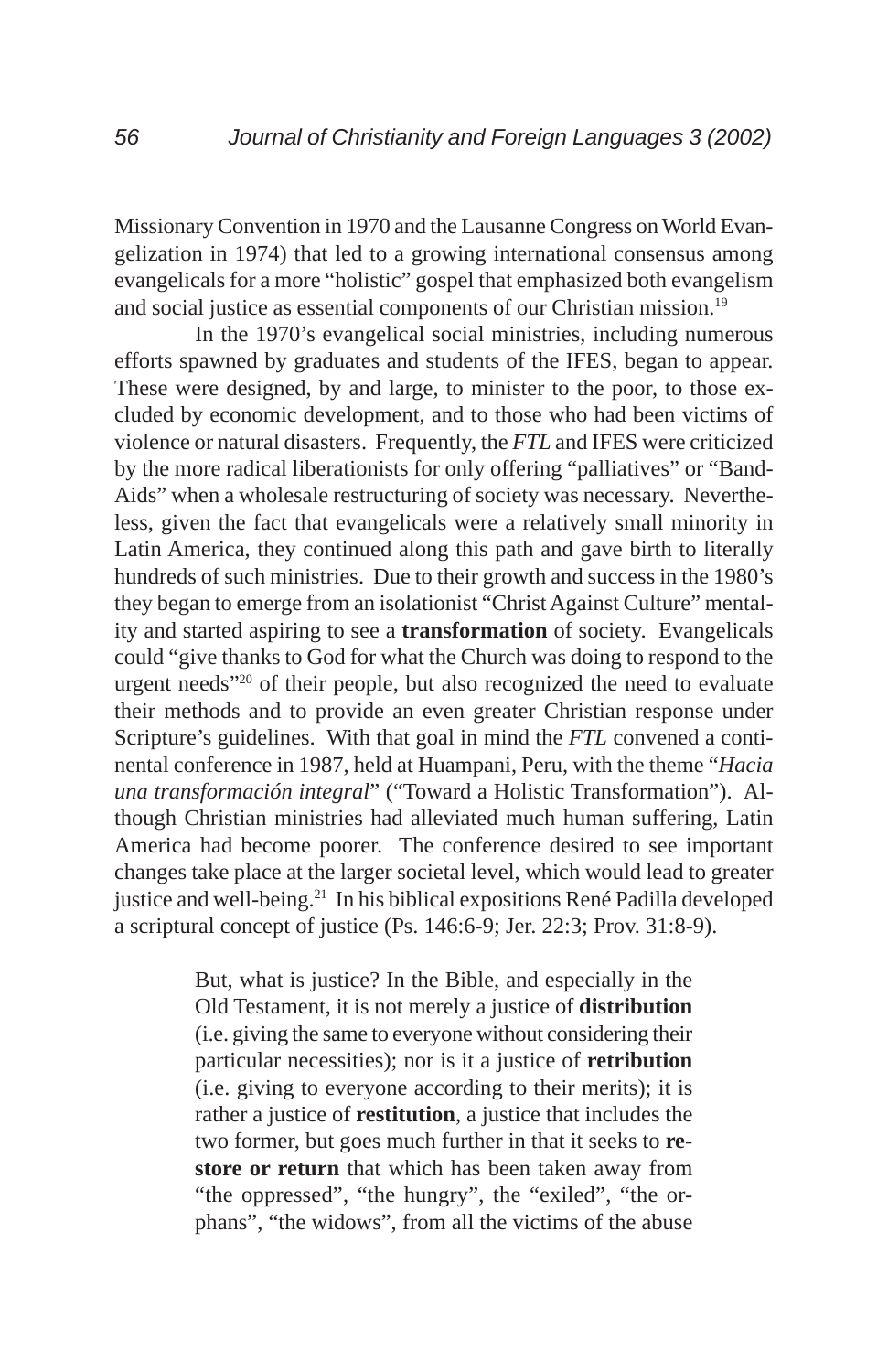of power and the injustice of a society stained by sin.22

The unequal distribution of wealth was sharply criticized at the conference. What could Christians do in a continent where 93% of the fertile land was held by only 7% of the population? Christians could not encourage "development" if that "development" led to greater poverty. Christians needed to forge a theory and a theology of "transformation". Drawing upon insights of evangelical leaders from around the world, $^{23}$  the conference proposed ten key principles of such "transformation":

- 1) It would seek to sustain life and to meet the basic needs of humanity
- 2) It would seek equality in the distribution of goods and resources necessary for life
- 3) It would seek a justice of not merely distribution and retribution, but also restitution
- 4) It would seek human dignity for individuals and social groups
- 5) It would seek freedom, not the "free" domination by the strongest, but the freedom to love and serve others
- 6) It would seek the participation and reciprocity in society by all of its members
- 7) It would seek a transformation that is sensitive to the local culture
- 8) It would seek to preserve and take care of the natural environment
- 9) It would facilitate the spiritual transformation of individuals and society
- 10) It would promote hope, a uniquely Christian contribution<sup>24</sup>

Simultaneously, evangelicals began to involve themselves more in the political process in an attempt to bring about structural change. Over the last two decades this participation has left a mixed legacy of both positive and negative lessons. One of the earliest evangelicals to participate in national politics was Pedro Arana, who had ministered as a Regional Director for Latin America with the International Fellowship of Evangelical Stu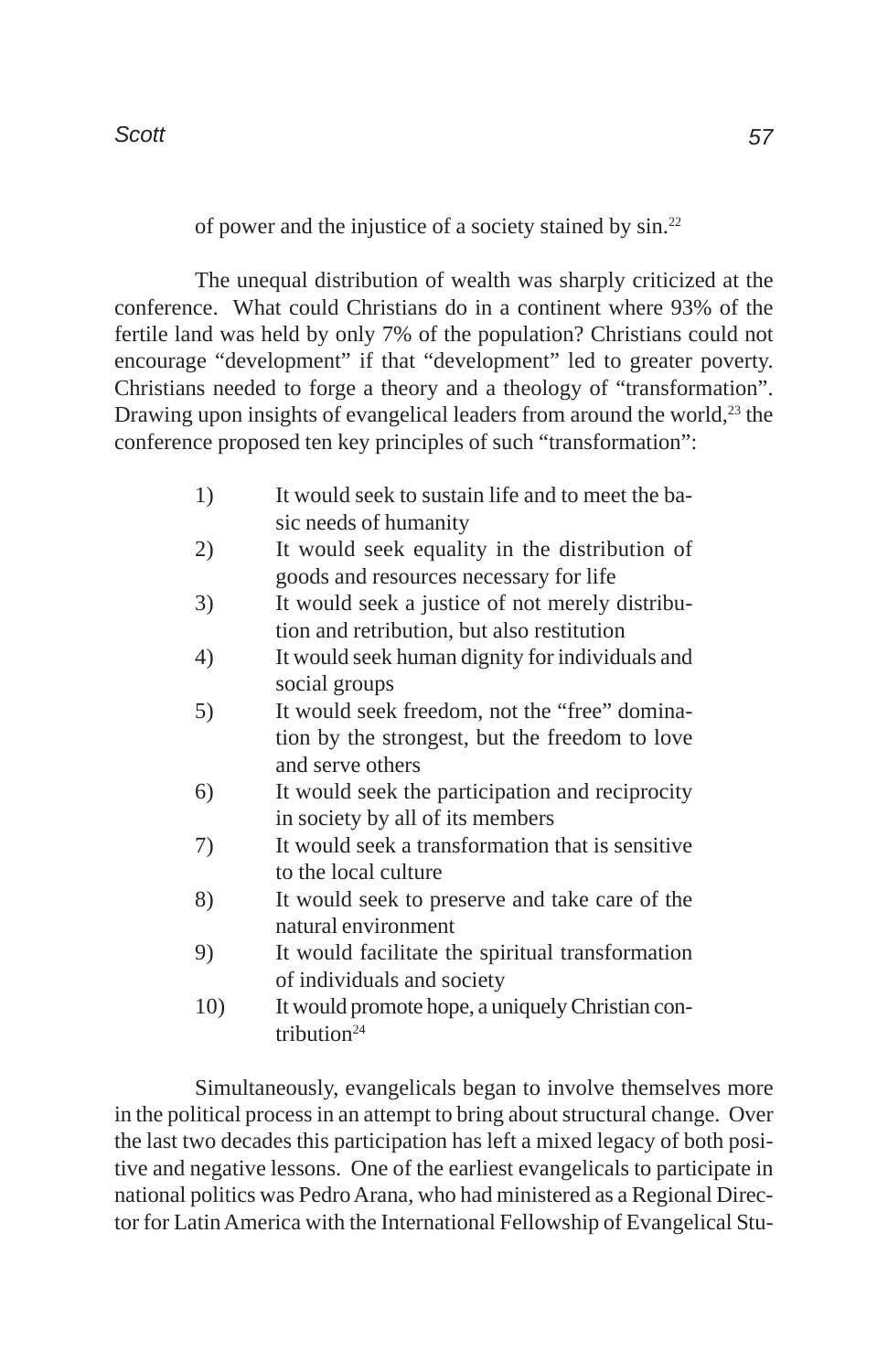dents (IFES) and as a Presbyterian pastor in Lima, Peru.<sup>25</sup> In 1978 Peru was beginning the transition from military rule to a civilian government. A special congress was elected by the people to write a new Constitution. Arana was elected and served on the commissions charged with writing the portions regarding health and education. Arana made it clear that although he was motivated to run and to serve based upon his faith, he did not officially speak for his local church, denomination, nor the Peruvian evangelicals in general. At the end of his term friends and foes alike congratulated him for his self-giving service on behalf of the Peruvian people.

More recent forays by evangelicals into politics (such as in Guatemala, Brazil, Chile, and Peru) have produced more caution about the possibility of social justice trickling down to the masses from evangelicals in the halls of power. *The Fraternidad Teológica Latinoamericana* has now published various books and sponsored several consultations dealing with evangelicals and politics.<sup>26</sup> A growing consensus is emerging that evangelical Christians need to be involved in electoral politics, yet the nature of that involvement is still being debated. More than twenty confessional political parties currently exist in Latin America. Other leaders claim that Protestants, by nature, cannot constitute a "voting block", even though their growing numbers are causing many non-Christian politicians to woo them. Still others, based upon the relative successful ventures of NGO's and other more "grass-roots" social justice ventures, urge that evangelical believers concentrate their efforts at the local level. Although the jury is still out regarding the ways Latin American evangelicals should participate in the political process, there is a growing consensus that Christians should be 'justice seekers' in our world.

## II. Corporate Solidarity

An area closely intertwined with social justice is that of corporate solidarity. Latin Americans are famous for their emphasis on family, friends, and fiestas. Latinos are heavily shaped by their families and by other social groupings. This corporate solidarity frequently expresses itself as generosity. The common Spanish phrase "*Mi casa es tu casa*" (my home is your home) accurately captures the truth that others have some legitimate claim upon "my" possessions.

This corporate solidarity stands in stark contrast with the rugged individualism of North Americans. Sociologist Stephen Hart affirms "ours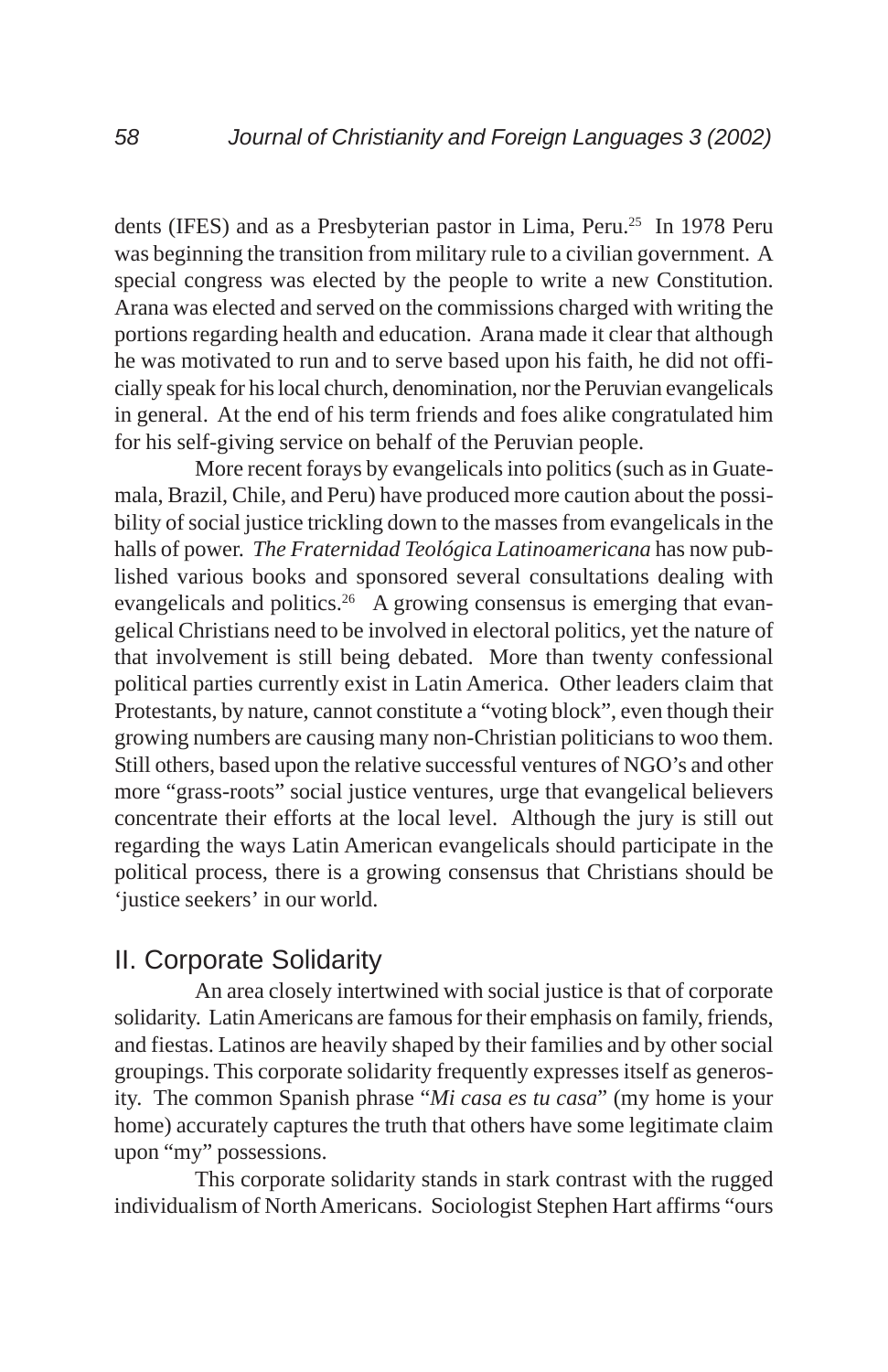is probably the most individualistic nation the world has ever known. Our individualism is not only a set of value preferences sacralizing individual freedom, but also a cognitive framework blinding us to the supra-individual aspect of human life."27 If this affirmation is even partially correct, the implications for evangelical Christianity are serious. As the Body of Christ in the world, we are to express God's message with balance and power. Nevertheless, if we are blind to the "supra-individual aspect" of human life, we are unintentionally distorting that message. First, let us clarify the concept of individualism and then examine it under the scrutiny of Scripture. Dennis Hollinger provides a helpful description of individualism.

> Individualism is a view of reality in which the individual is the most basic entity and the defining principle of all existence. It is an atomistic conception of reality in which a collective has no existence apart from its constituent parts.... The social whole is a composite of separate individuals.28

In practice, this individualistic concept of reality works itself out in the political, economic, and social spheres of life. "As a social philosophy individualism stresses personal morality over social ethics, individual transformation as the key to social change, laissez-faire economics, and a politics extolling the freedom of the individual and a limited state."29 We Christians affirm the authority of Scripture for all areas of life. Since so much depends upon this "lens" of individualism, it is wise to examine whether it squares with Biblical revelation.

## Linguistic Factors Affecting Corporate Solidarity

In their reading of the Bible many Latinos interpret collectively what North Americans see individually. This is due, in part, to linguistic differences between Spanish and English. Spanish, like the Biblical languages Greek and Hebrew, distinguishes between the second person singular (*tú*/*usted*/*vos*) and plural (*ustedes*/*vosotros*) whereas modern English (you) does not.30

The implications of this distinction can have profound consequences. For example, best-selling evangelical author Neil Anderson writes about our identity in Christ in his very popular book *Living Free in Christ*. 31 Each of his thirty-six chapters has titles that begin with "I", such as "I Am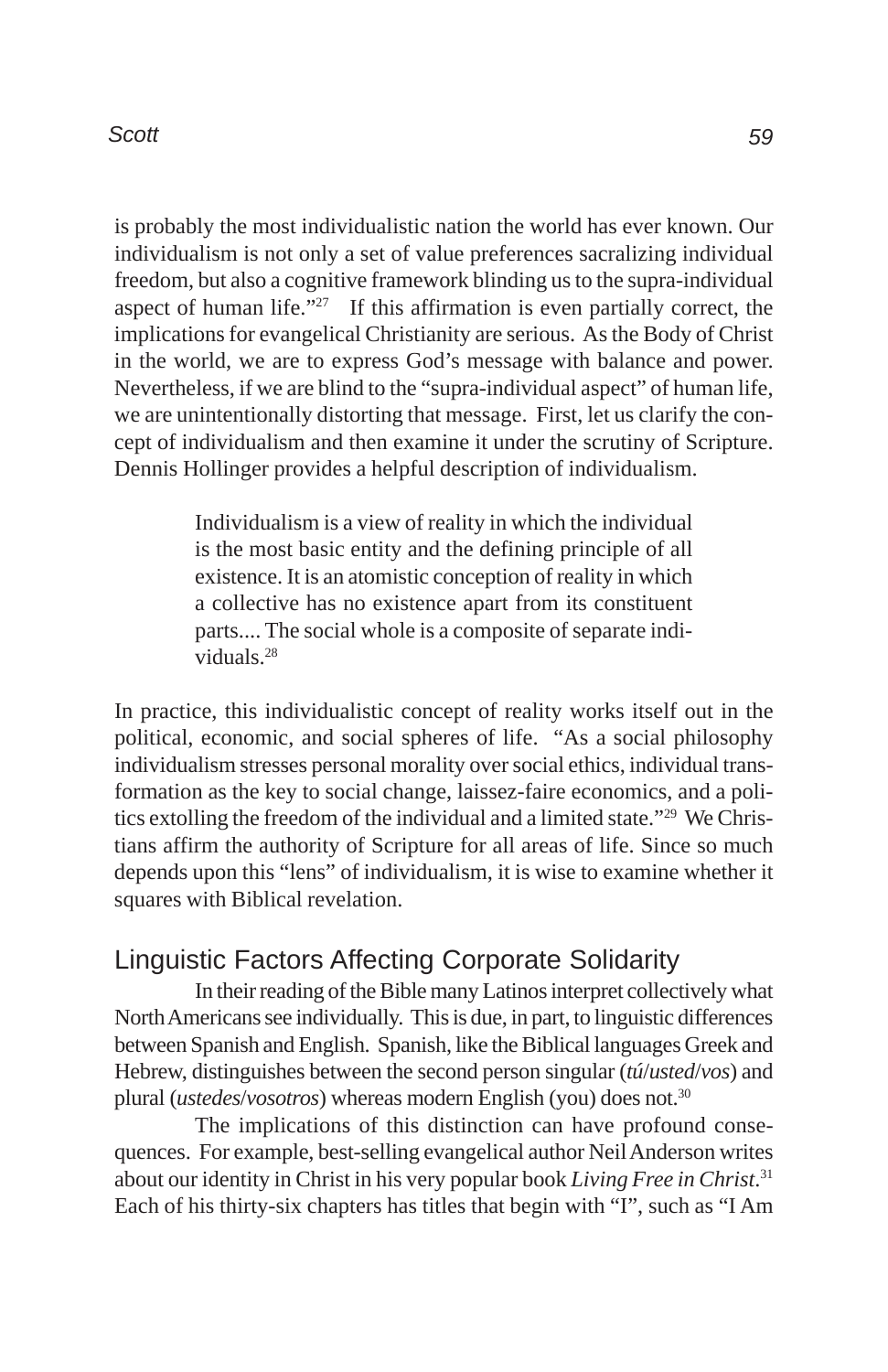Accepted", "I Am God's Child", and "I Have Been Justified". Each chapter starts with a Biblical passage, which provides the basis for the theme of the chapter. Nevertheless, Anderson changes the original meaning of the Biblical text by reading a highly individualistic interpretation into passages where the original message was clearly plural.<sup>32</sup> Although the meaning in modern English versions is ambiguous in sentences such as "you are the salt of the earth", "you are the light of the world", "you died and your life is now hidden with Christ in God", and "you are God's temple", the Spanish versions, faithfully reflecting the original second person plural in Greek, "*umein*", demonstrate the collective nature of these affirmations.<sup>33</sup>

Ten years of ministry in Honduras and a careful study of the New Testament have led author Mark Baker to a similar conclusion. He correctly translates 2 Corinthians 3:2-3 as follows:

> You yourselves [plural] are our letter [singular], written on our hearts, to be known and read by all; and you show that you [plural] are a letter [singular] of Christ.

Baker then narrates his eye-opening moment of understanding:

In that instant I saw the passage differently than I had ever seen it before. Previously when I had heard these verses, I had thought of myself as being a letter of Christ and the church member sitting next to me as another letter. That is not, however, what the text says. Paul did not see the church in Corinth as a collection of letters of Christ; the community gathered together was one letter.<sup>34</sup>

This is crucial for our understanding of Christian discipleship. Most Latin Americans emphasize that their identity derives from their integration within a larger group, such as their [extended] family or church. Interpersonal and social responsibilities and commitments come fairly naturally. In contrast, many Anglo-Americans see their essential identity as individuals, and then seem to have greater difficulty adding on those interpersonal and social responsibilities.

We can now again turn our attention to the voices of our Latin American sisters and brothers as they speak about the corporate nature of human identity.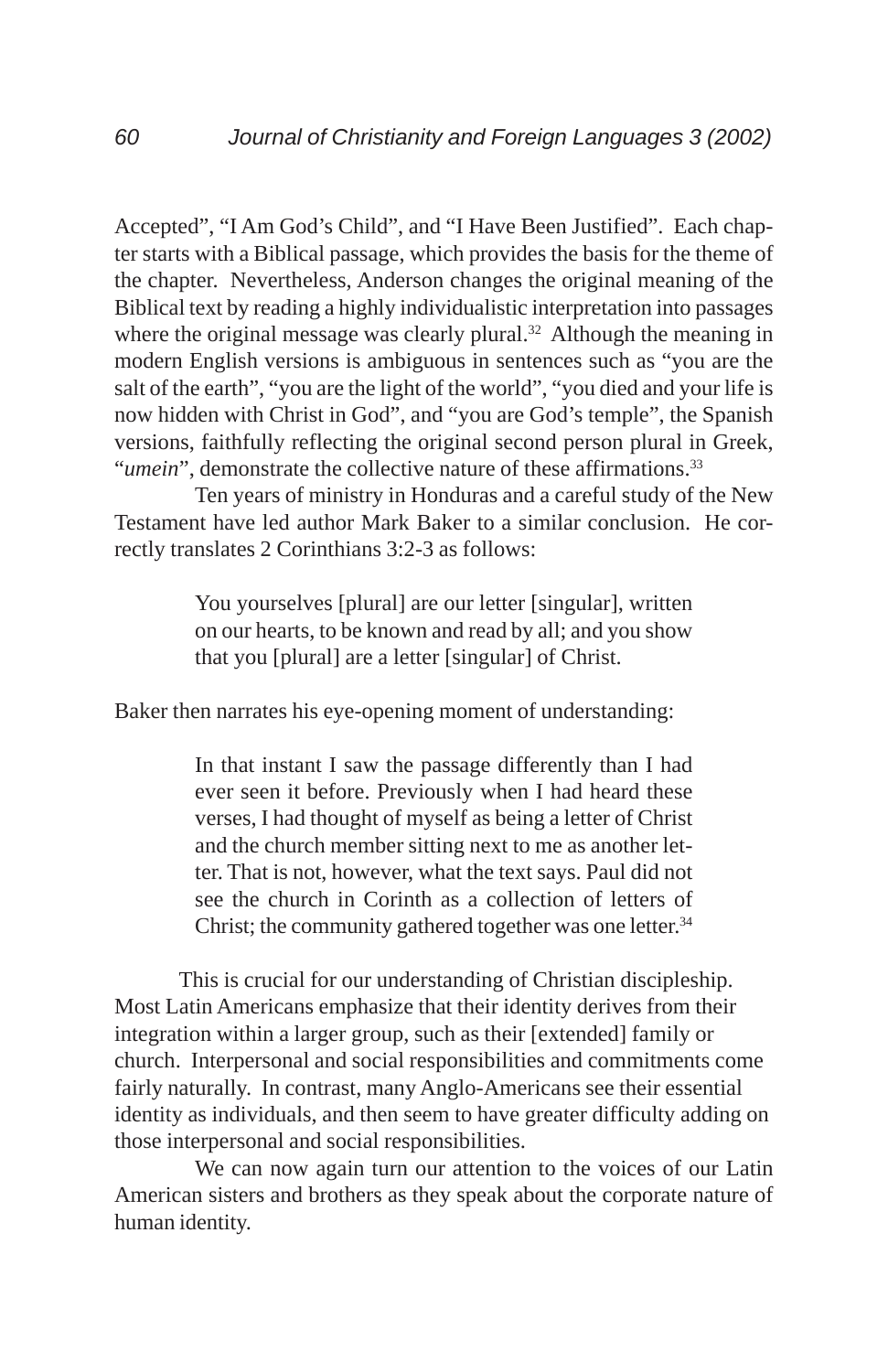# Latin American Evangelical Theology on Corporate Solidarity

In recent decades evangelical theologians in Latin America have repeatedly critiqued the individualistic hermeneutical lens utilized by North American Christians. The critique is not merely a fraternal suggestion from one church to another. Given the North American dominance upon the evangelical world through missionaries, Christian literature and music, a distorted understanding of the Gospel by North Americans negatively affects the universal church in areas of evangelism, church life, discipleship, and ministry. Therefore, many Latin American Christians feel that it is their responsibility to point out this weakness in order to improve faithfulness by Christians throughout the entire world.

 Early in the life of the *Fraternidad Teológica Latinoamericana* the members resolved to come together to study anew the essentials of the gospel. In their first Consultation (1970) they reaffirmed the inspiration and authority of the Scriptures, but they also recognized the hermeneutical difficulties that culture presents as Christians come to the Scriptures from differing cultural perspectives.<sup>35</sup> Samuel Escobar clearly raised the issue with his paper "*Una teología evangélica para Iberoamérica: El contenido bíblico y el ropaje anglosajón en la teología latinoamericana*" in which he pointed out social, historical, and theological factors in Anglo Christianity that gave shape to Evangelicalism in Latin America.<sup>36</sup> He urged the participants to pursue and develop a serious Latin American theology. The *Fraternidad* took up his challenge and decided to tackle the vital area of the gospel message itself and its presentation in their Second Consultation *on "El reino de Dios y América Latina*" held December 11-18, 1972 in Lima, Peru.37 They noted that our Lord's favorite topic was the "Kingdom or Reign of God". Nevertheless, Evangelicals in both North America and Latin America had emphasized "individual salvation" and had relegated the Kingdom of God to a secondary position. Following that Second Consultation, many evangelical authors in Latin America have urged that the Kingdom of God motif be recovered as the main hermeneutical principle for understanding the Gospels and Jesus Himself. René Padilla stated the rationale for this recovery: "The individualism of 'culture Christianity'...sees the Lord with only one eye, as an individualistic Jesus who is concerned with the salvation of individuals."38 Perhaps the Bolivian Methodist bishop Mortimer Arias best explained the importance of recovering the fullness of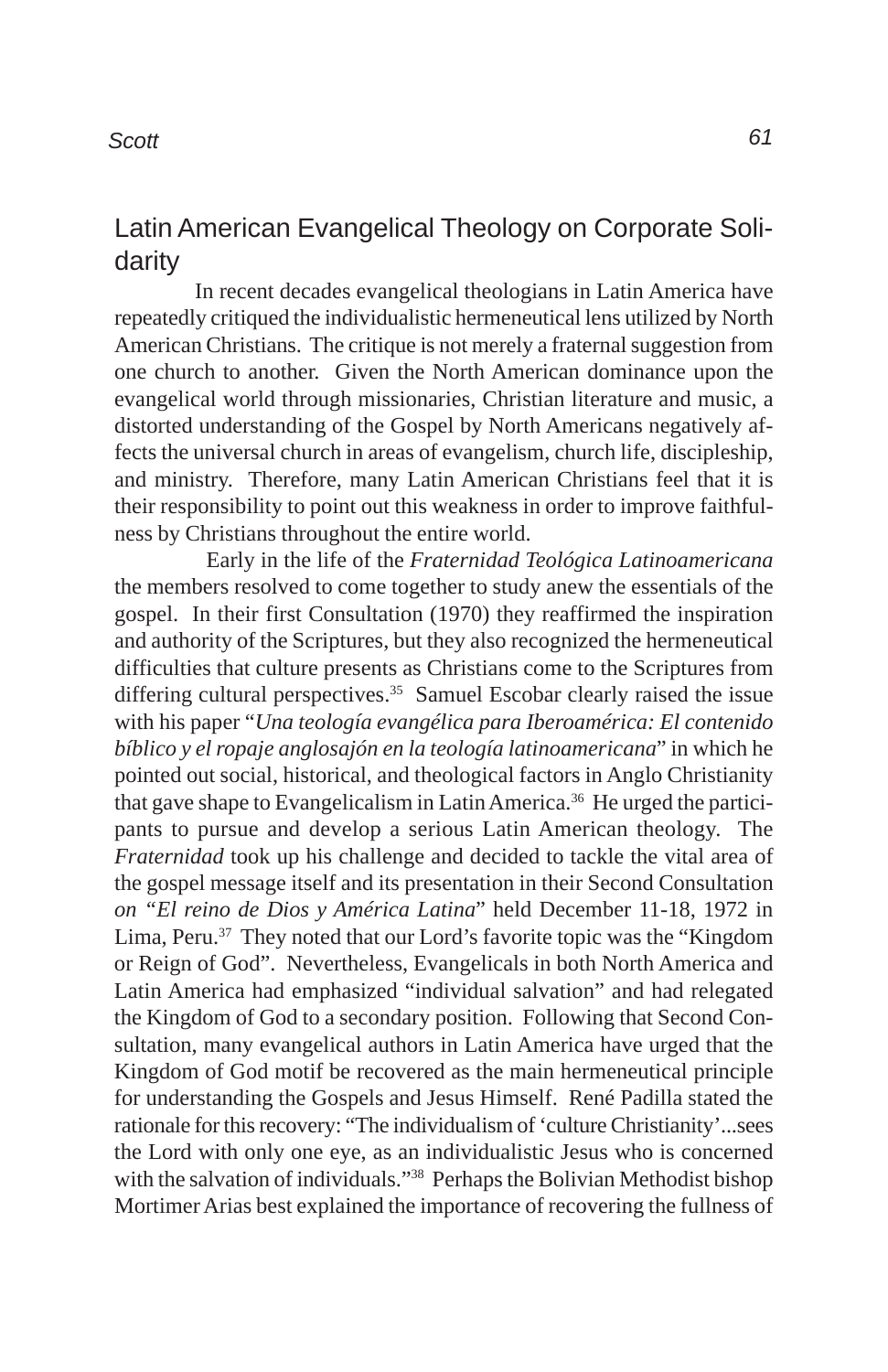the Kingdom message.39 He described how the Church in different eras and in differing locations has allowed the Kingdom of God motif to be eclipsed as the Church reduced it to merely one of its components. His critique has a broad twenty-century sweep and is not limited to North American individualism. Nevertheless, he attempts to retain that which is good about the North American experiences in evangelism, while rejecting the individualistic excesses.

> In the same way we can refer to the evangelistic revivals in North America, in the XVIII and XIX centuries, that lowered religion from the head to the heart, from reason to emotion, and emphasized the need for a personal, traumatic and transforming personal experience. All of this is an indispensable part of our faith, and it was necessary for recovering an essential dimension of the Kingdom: the personal relationship with God. After all, one does not enter the Kingdom as a flock, but personally, through the way of repentance, faith, and personal decision. But we have moved beyond the personal to the individualistic, and these concepts are not the same. This is because a person is a social being, a being in society, a being in relationship, never merely an individual or a social atom. To spiritualize the message of the Kingdom and to reduce it to an individual experience is to radically distort the Biblical message.40

The preaching of this Gospel of the Kingdom stands out in stark contrast to the typical presentations of the gospel in the United States. One of the better-known "packages" of the gospel in North America is the *Four Spiritual Laws* booklet published by Campus Crusade for Christ. The invitation throughout is individualized and the community component (e.g. 'go to a Bible preaching church') is added on at the end. It is interesting to note that in the late 1970's the Catholic Church in Mexico adopted and transformed the booklet into the Six Spiritual Laws making it somewhat less individualistic. The Fifth Law stated that when a person received Christ as Savior, he or she was born again into the family of God, that is, the Church, with certain privileges and responsibilities.<sup>41</sup>

The Evangelism Explosion presentation of the Gospel made popu-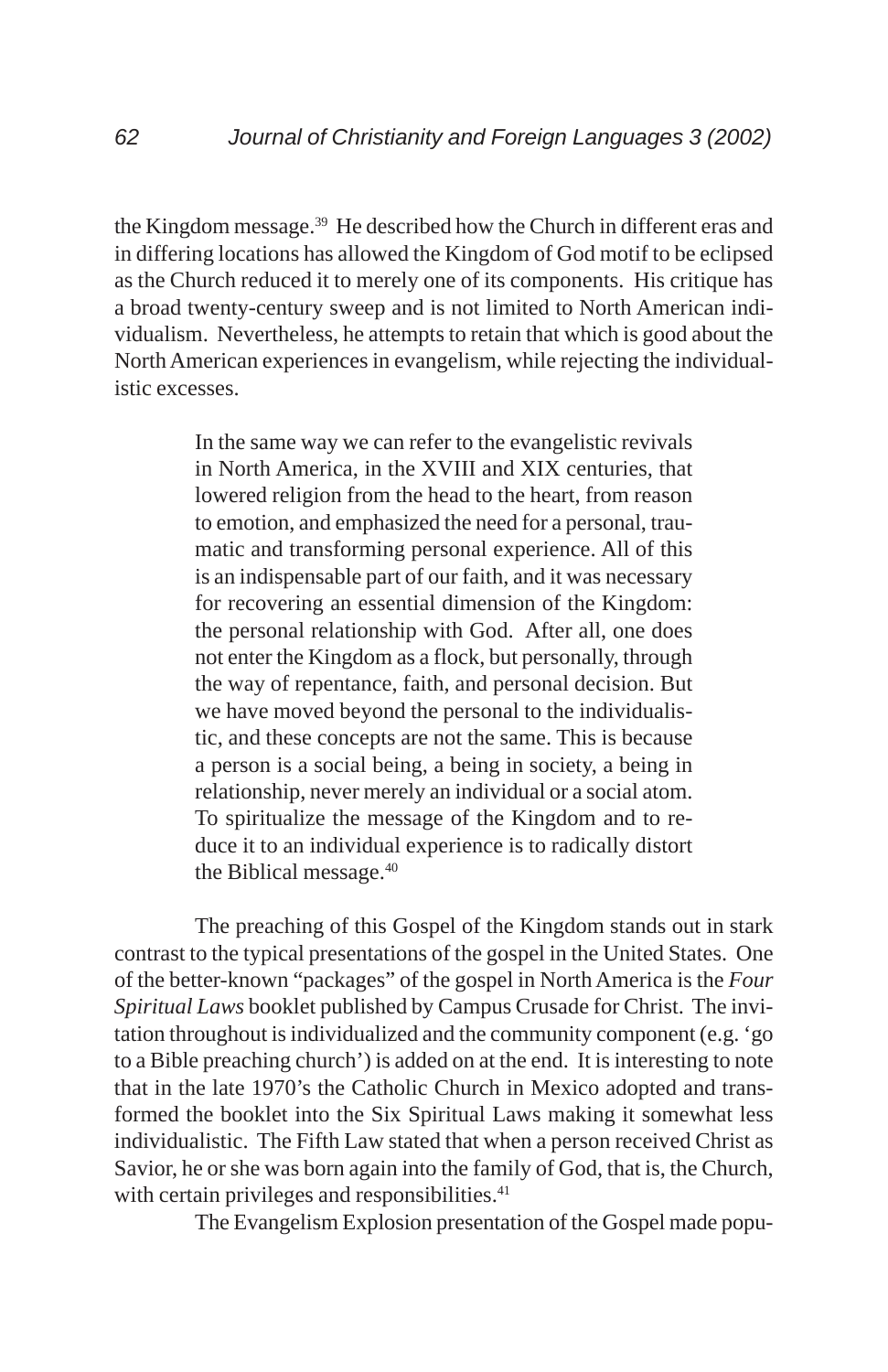lar by the Coral Ridge Presbyterian Church in Fort Lauderdale, Florida is even more individualistic. The lead-in question is "If you were to die tonight, what would you say to God so that He would let you enter heaven?" The otherworldly context created by this question greatly reduces the scope of Biblical salvation. The early Christians affirmed that Jesus is Lord in the here and now. All authority had been given to Him in heaven and on earth so that nations could be discipled and, here on earth, obey all that He had taught (Matthew 28:16-20). To place the emphasis of the gospel solely on the afterlife and not to call people into the Lordship of Jesus in this life are characteristics more in keeping with Greek Platonic thought than with Biblical revelation. Biblical presentations of the gospel need to give adequate attention to repentance, that is, a turning back to God with actions consonant with that repentance.<sup>42</sup>

If our preaching of the gospel has been distorted by an excessive individualism, then our entire Christian worldview is out of sync. This distortion is noted quite vividly in the area of possessions and money.<sup>43</sup> If we begin with individualistic presuppositions then it is only logical to conclude that "*mi casa es mi casa*" and "my money is my money".44 If I choose to share with others, then I am considered generous. But if we begin with the assumption that God is the owner of all the earth, then I am only His steward. Possessions under my "stewardship" are to be utilized according to His criteria of justice. Therefore, when there is human need and given the fact that we all belong to the human race, corporate solidarity would demand that we meet that need with whatever resources are at hand. This sharing of resources was known as *koinonia* or "communion" in the New Testament church. Given the fact that all Christians belong to God's worldwide family, *koinonia* should take place within and among churches, overcoming linguistic, cultural, and political boundaries. One of the most extensive passages in Pauline literature (II Corinthians 8-9), and therefore an issue of vital importance, dealt with the "Collection", a special offering raised by the Gentile churches to aid the Jewish Christians in Jerusalem so that they might have "equality" (II Corinthians 8:15).<sup>45</sup>

A current application of the *koinonia* principle is the forgiveness of debts associated with the year of Jubilee (Leviticus 25). Protestant Christians began the call to nations and banks in the First World to celebrate the new millennium as a year of Jubilee by forgiving the debts of the poor in the Two-Thirds world. The Roman Catholic Church has not only seconded the call but has developed it further than the Protestants. The forgiveness of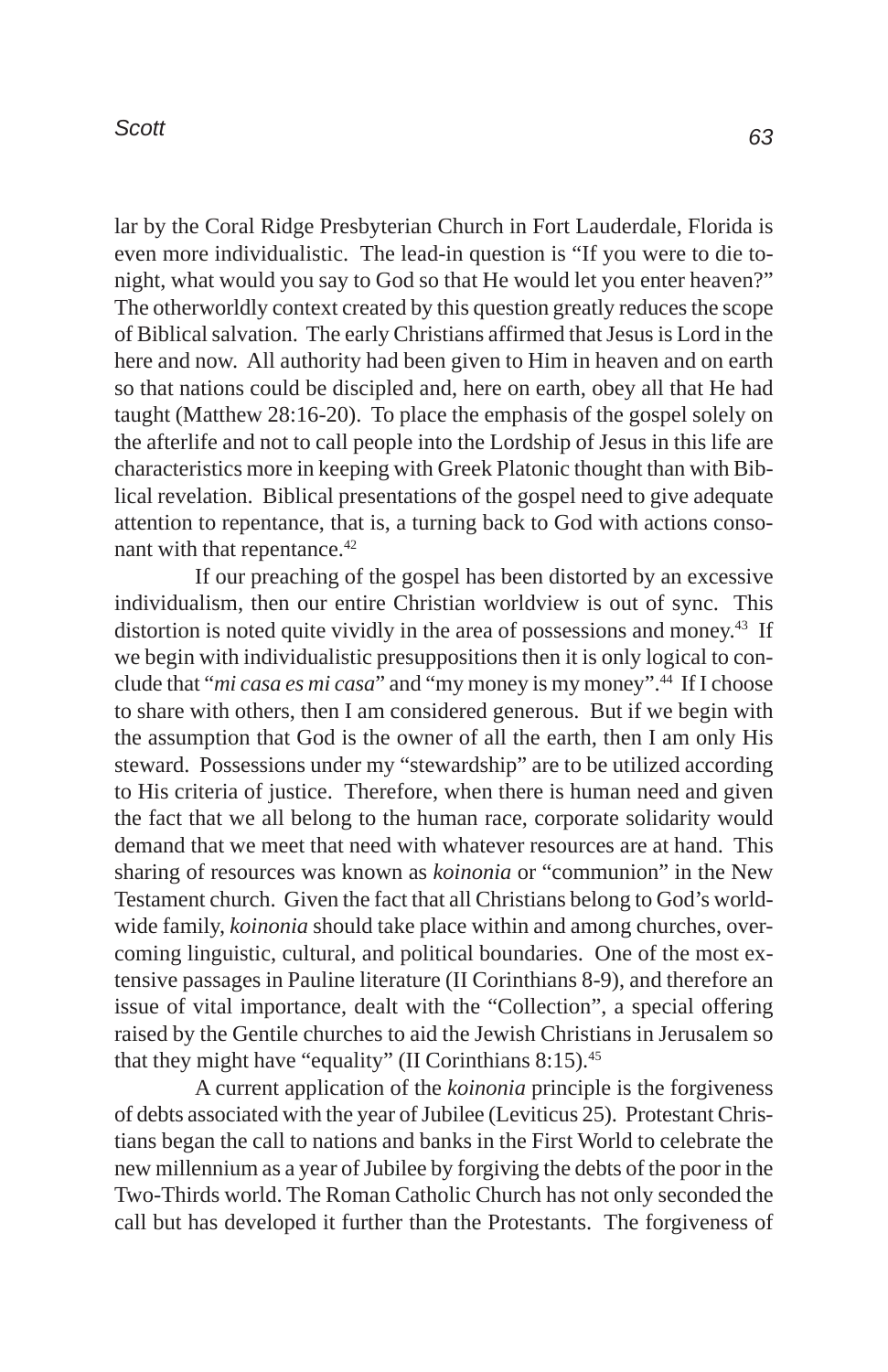debts springs from the recognition that economic injustice is rampant upon the earth and the poor are crushed underneath. It recovers and adapts God's Levitical legislation to give people an economic fresh start or clean slate every fifty years. The *Fraternidad Teológica Latinoamericana* has repeatedly urged Christians in the First World to join in this call.<sup>46</sup>

This is seen as a significant expression of Biblical justice according to Padilla's call for restitution and restoration. Much of the debt owed by Latin American countries was acquired during the 1970's and 1980's by authoritarian and military dictatorships in their countries, which were frequently propped up by the United States. Most loans made to Latin America in that period enabled the dictators and the ruling elite to become richer whereas the majority of the population became poorer. The poor did not have the opportunity to participate in selecting their rulers, in receiving the benefits of those loans, nor in negotiating the harsh budgetary cuts imposed on their governments, especially in the areas of health and education. Why should the poor be punished even further, by having a large percentage of their Gross National Product sent back to the First World as high interest on these loans? Doesn't the Lord's Prayer itself encourage us to forgive the debts of others as we have been forgiven? Caution must be exercised in the way this debt is forgiven so that corrupt governments, national elites, or multinational corporations do not benefit at the expense of the poor. The forgiveness of past debts should be tied to education and health initiatives that would truly benefit the poor. The importance that Latino evangelicals have given to the Jubilee can be seen in the fact that the *Fraternidad Teológica Latinoamericana* made the Jubilee the centerpiece of their "*Fe y economía*" Consultation at the *CLADE IV (Congreso Latinoamericano de Evangelización*) conference held in Ecuador in September 2000.

# III. Implications for the Christian College Communities**<sup>47</sup>**

It is common for professors to be asked the question, "What do you teach?" We usually reply with something like "I teach Biology" or "I teach Spanish" or "I teach Bible". A better answer would be "I teach students to become more mature disciples of Jesus Christ, and Biology (or Spanish or even the Bible) is one of the tools God has provided". By no means is this meant to denigrate the importance of the subject matters that we teach!<sup>48</sup> We spend years of study in our disciplines in order to use these instruments in the discipleship of our students. Nevertheless, we must never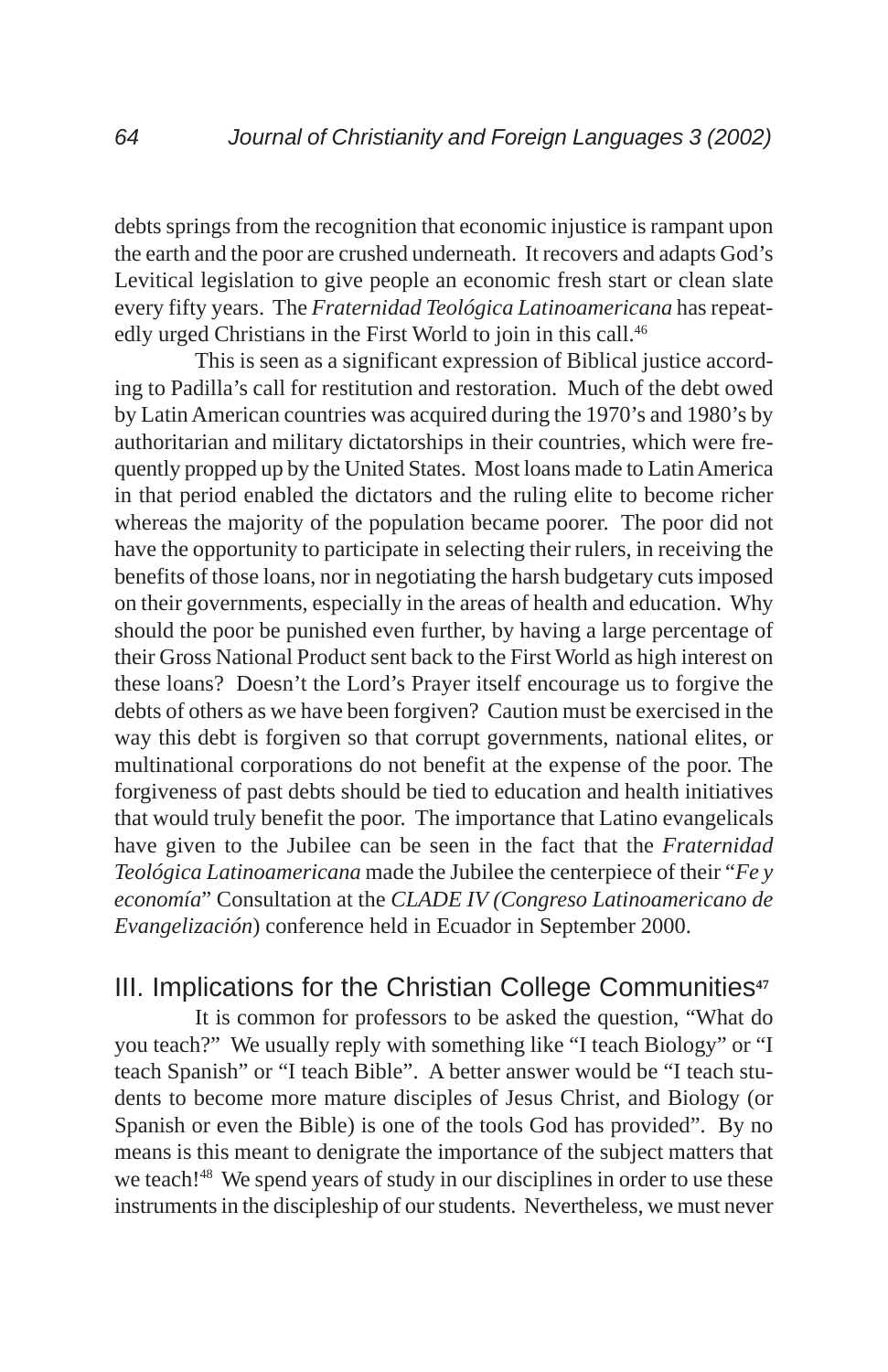lose sight of the fact that our subject matters are not ends in themselves, but rather tools of our trade, much like medicine is to a doctor. The classical text on the inspiration of Scripture (II Timothy 3:16-17) clearly shows that even the Bible is to be considered as an instrument to teach, rebuke, correct, and train the man or woman (*anthr*w*pos*) of God in justice, equipping them for every good work. Good teaching, as understood in the Bible, is always shaped by the needs and backgrounds of the students.<sup>49</sup> Students should always be **active** participants in the learning process. Jesus recognized the holistic nature of humanity and therefore sought to integrate the volition, emotions, and reflection of his students in the pedagogical process.50 Because humans are the bearers of God's image, it stands to reason that Jesus would repeatedly utilize interpersonal relations to teach about our walk with God.51 The frequent use of a **confrontational pedagogy** by Jesus52 suggests that we should seek plentiful opportunities for our students to likewise be confronted in many areas (cognitive, volitional, relational, etc.) of their lives.

What does this imply for me, in my role as a **bridge** between the academy in North America and the Latin American church? I should encourage my students to intentionally learn from the Latin American world and grapple with issues that Latin American Christians see as important, like social justice. This takes many forms. Reading the Bible in Spanish will uncomfortably call into question and hopefully bring greater clarity to previously held misconceptions of God and our role in this universe. Learning Spanish well enough to digest some good writings of Latin American Christians will permit students to grasp more facets of God's truth. Developing deep, long-lasting friendships with Latin Americans will enable students to glimpse life from a different perspective. Cognitive disagreements with people that we truly care about can be emotionally draining. Nevertheless, this existential pain is frequently an important part of the maturation process. Although these friendships can occur on our campuses, the greatest growth has come about from friendships begun in Latin America itself, such as our overseas programs. Being exposed to the best Latin American literature in various disciplines will go far in reducing the prejudices that we all have. The testing of the students' ability to recall Spanish or information about Latin America is neither the whole nor the final stage in the educational process. They are merely steps along the way and should lead to further movement up the hermeneutical spiral. Christian educator Parker Palmer has articulated a view of teaching that resonates with my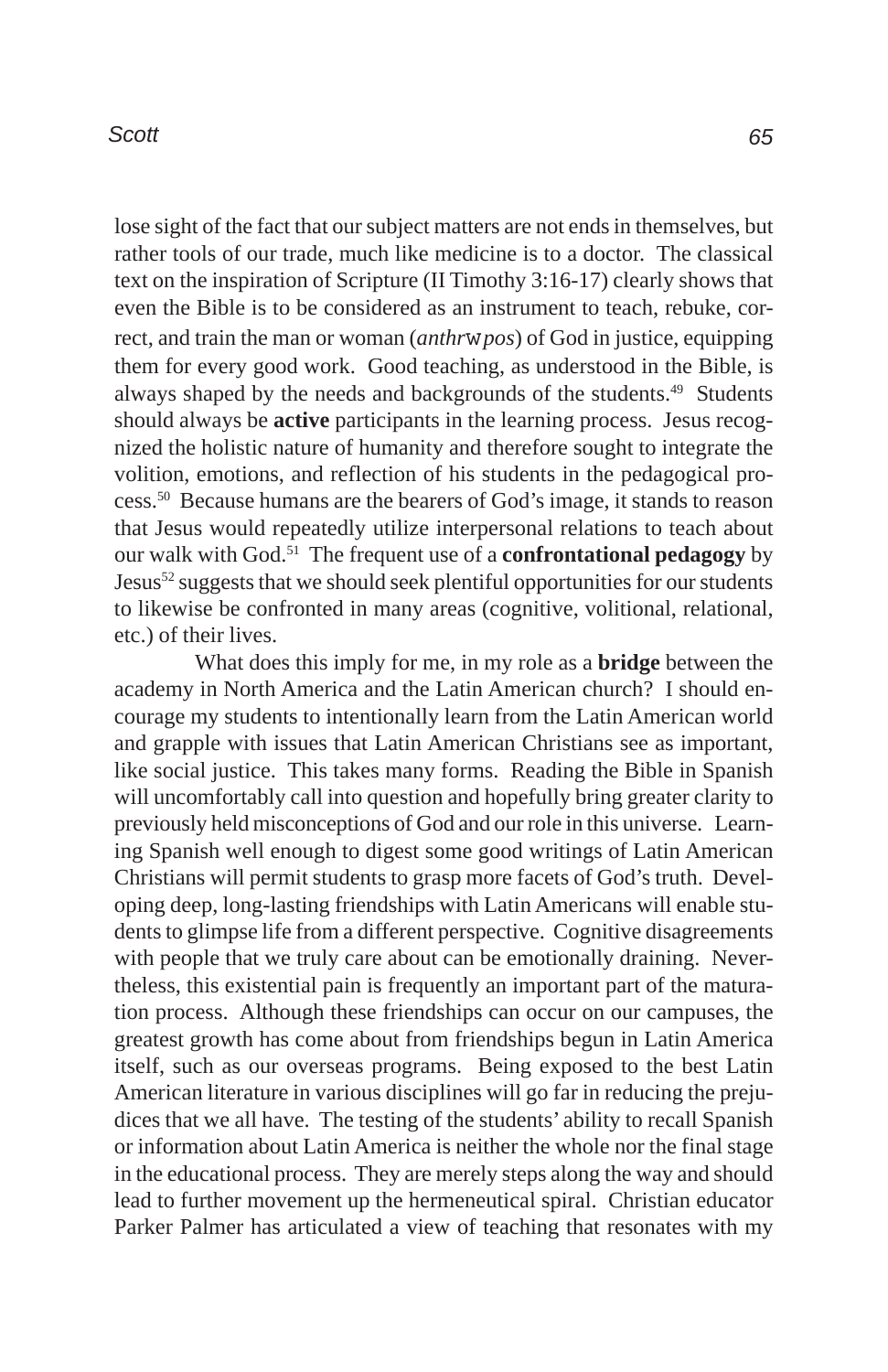beliefs: to teach is to create a space in which obedience to truth is practiced.53

 Finally, I need to be a humble co-learner with my students as we together walk along the way of the hermeneutical spiral. Paulo Freire stressed over and over again that teachers and students alike were "*aprendiendos*", that is, perpetual co-learners in the way of life. Palmer states it well when he says that in an education seen as a spiritual journey "...intellect and spirit would be one, teachers and learners and subjects would be in vital community with one another, and a world in need of healing would be well served".54

## Concluding Postscript

When people from different cultures commit themselves to each other as members of the Body of Christ, they will definitely have more problems and challenges than same-culture people who choose an easier path without these cultural difficulties. From the divine point of view, these problems are really opportunities for growth and maturity. We who are Christian foreign language teachers affirm that we exist for Christ and His Kingdom that consists of people from every tribe, language, people, and nation. May we live up to our high calling until our Lord returns.

# **NOTES**

<sup>1</sup> It is admitted that the terms "North America" and "Latin America" can have multiple, imprecise, and somewhat overlapping meanings. Geographically and politically speaking, "North America" includes Canada, the United States and Mexico, although it is commonly applied only to the United States. "Latin America" frequently refers to all of the countries in the Americas and the Caribbean where Spanish or Portuguese (and to a lesser extent French) are the main languages spoken. Nevertheless, the terms "Latin Americans" or "Latinos" equally apply to descendants of these countries even when they live in the United States or Canada.

<sup>2</sup> Although "culture" is a term not easily susceptible of precise definition, a working definition is in order. *The Willowbank Report—Gospel and Culture* (Wheaton: Lausanne Committee for World Evangelization, 1978), p. 7, summarized the diverse meanings as follows: "Culture is an integrated system of beliefs (about God or reality or ultimate meaning), of values (about what is true, good, beautiful and normative), of customs (how to behave, relate to others, talk, pray, dress, work, play, trade, farm, eat, etc.), and of institutions which express these beliefs, values and customs (government, law courts, temples or churches, family, schools, hospi-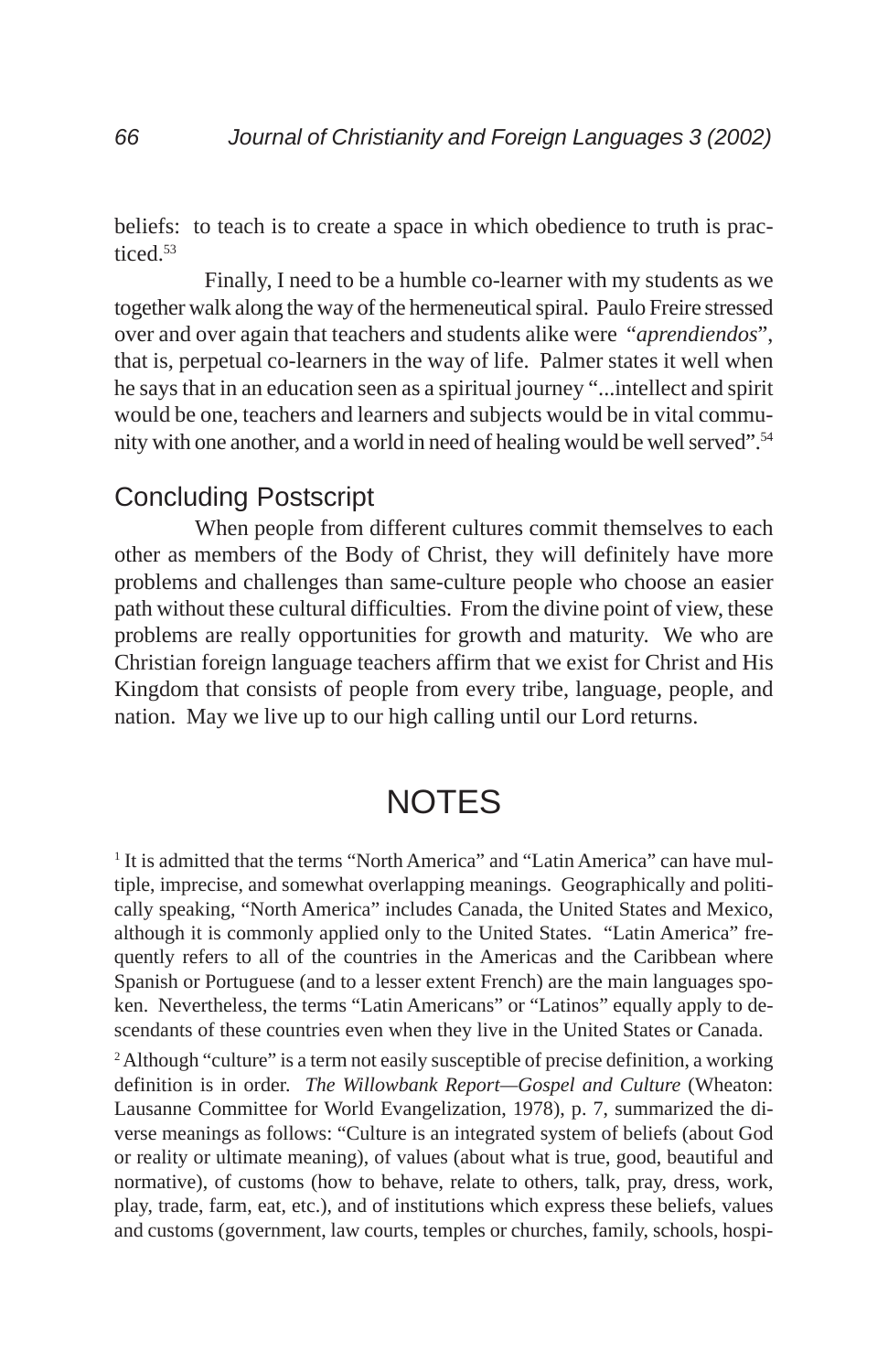tals, factories, shops, unions, clubs, etc.), which binds a society together and gives it a sense of identity, dignity, security, and continuity." The Lausanne Movement in its best moments has provided opportunities where representatives from the worldwide Church have come together and shared "lessons" the Lord has revealed to them. It is interesting to note that this Consultation realized in Willowbank, Bermuda in 1978 was coordinated by Pedro Savage, a Latin American born and raised British missionary, who was at that time General Secretary of the *Fraternidad Teológica Latinoamericana*. Three other Latinos (Robinson Cavalcanti, Orlando Costas, and René Padilla) also participated in the Consultation.

<sup>3</sup> Pierre Casse, *Training for the Cross-Cultural Mind*, 2nd ed. (Washington, D.C.: Society for Intercultural Education, Training and Research, 1981), p. xiii.

4 Here I am not questioning the essential Christian truths that are universal and supracultural, such as the uniqueness of the person and work of Jesus Christ (Acts 4:12). What is being examined is the assumption that our version of Christianity is superior to all others in every detail.

5 H. Richard Niebuhr, *The Kingdom of God in America* (New York: Willett, Clark, 1937), p. 242.

<sup>6</sup> Perhaps we who are foreign language teachers unconsciously foment this mentality. In our classrooms it is tempting to use Christian songs that have been translated into the target language, precisely because our students are already familiar with the melody and the content. Nevertheless, if we limit ourselves to these types of songs, we give the false impression that the cultural chasm has been bridged when, in fact, we have not even exposed ourselves to the target culture.

7 Arthur Holmes popularized this phrase for evangelicals in the twentieth century, but he himself attributes it to some of the early church fathers. See Arthur Holmes, *All Truth is God's Truth* (Downers Grove, IL: InterVarsity Press, 1983).

<sup>8</sup> The famous Lausanne Covenant (paragraph 10) phrased this concept in the following way: "Because man is God's creature, some of his culture is rich in beauty and goodness. Because he is fallen, all of it is tainted with sin and some of it is demonic."

9 Presbyterian missionary M. Richard Shaull is considered the "grandfather" of Liberation Theology in Latin America. An early groundbreaking book in the liberationist movement was his *Encounter with Revolution* (New York: Association Press, 1955). For a good critique of the ISAL movement from an evangelical perspective see C. René Padilla*, "Iglesia y sociedad en América Latina*" in C. René Padilla, comp., *Fe cristiana y Latinoamérica hoy* (Buenos Aires: Ediciones Certeza, 1974).

10 Donald C. Stamps, ed. *The Full Life Study Bible: New International Version* (Grand Rapids: Zondervan, 1992), pp. 1410-1411, n. Matt. 5:6. D. Martyn Lloyd-Jones, *Studies in the Sermon on the Mount* (Grand Rapids: Eerdmans, 1959), pp.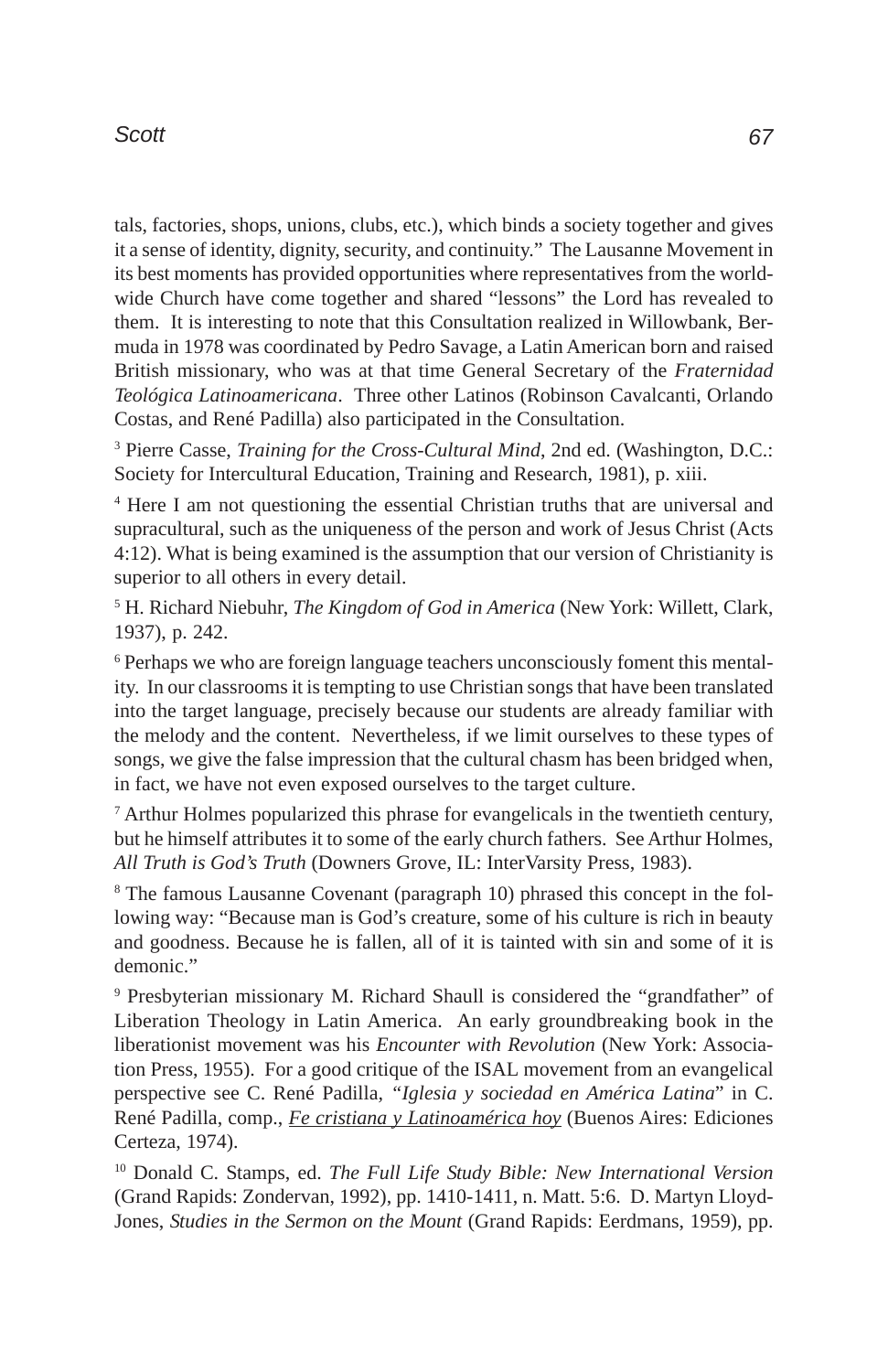73-94, essentially takes the same position. He rejects the idea that righteousness means "justification" or social justice. He argues for a predominantly vertical relationship with God where "the desire for righteousness is a desire to be right with God".

11 Jeremiah Burroughs, *Burroughs on the Beatitudes: The Saints' Happiness* (Ligonier, PA: Soli Deo Gloria Publications, 1992 {1660}), p. 96.

12 Arthur W. Pink, *The Beatitudes and the Lord's Prayer* (Grand Rapids: Baker Books, 1979), p. 33.

13 Juan Mateos, *El Sermón del Monte* (Mexico City: Centro de Reflexión Teológica, 1990), 35. Mateos has had an important impact upon Spanish-speaking Christianity because he was the main translator of the New Testament and co-editor of the *Nueva Biblia Española* (Madrid: Ediciones Cristiandad, 1975).

14 R.V.G. Tasker, *The Gospel According to St. Matthew* (Grand Rapids: Eerdmans, 1961), p. 62.

15 John R. W. Stott, *The Message of the Sermon on the Mount (Matthew 5-7)* (Leicester and Downers Grove: InterVarsity Press, 1985), p. 45.

<sup>16</sup> Since the Gospel of Matthew was probably written after Paul's Epistles to the Romans, the logic of my argument presupposes the evangelical belief that Matthew presents us with a faithful Greek rendition of the original Aramaic.

 $17$  I readily admit that there is a subjective element in this hermeneutical process, especially in the interpretation of our own experiences. Subjectivity is a natural component of the human condition, and as such, is an essential part of the "hermeneutical spiral". Nevertheless, there are enough "objective" hermeneutical safeguards built into the spiral to guide our attempts at obedience.

<sup>18</sup> This Congress continued in the path of the Berlin Evangelism Congress (1966) and had the backing of the Billy Graham Evangelistic Association. The papers and studies presented at the Congress can be found in Samuel Escobar, ed. *Acción en Cristo para un continente en crisis* (San José, Costa Rica and Miami: Editorial Caribe, 1970).

<sup>19</sup> Escobar was able to share his perspective at the 1970 Urbana Missionary Convention; see "Social Concern and World Evangelism" in John R. W. Stott and others, *Christ the Liberator: Urbana 70* (Downers Grove, IL.: InterVarsity Press, 1971), pp. 103-112. He then served as General Secretary for the Canadian InterVarsity Christian Fellowship for three years.

20 Washington Padilla, *Hacia una transformación integral* (Buenos Aires: Fraternidad Teológica Latinoamericana, 1989), p. 1. This book provides a popular summary of the Huampani conference's studies and proposals.

21 Ibid. pp. 21-37.

22 Ibid. p.10.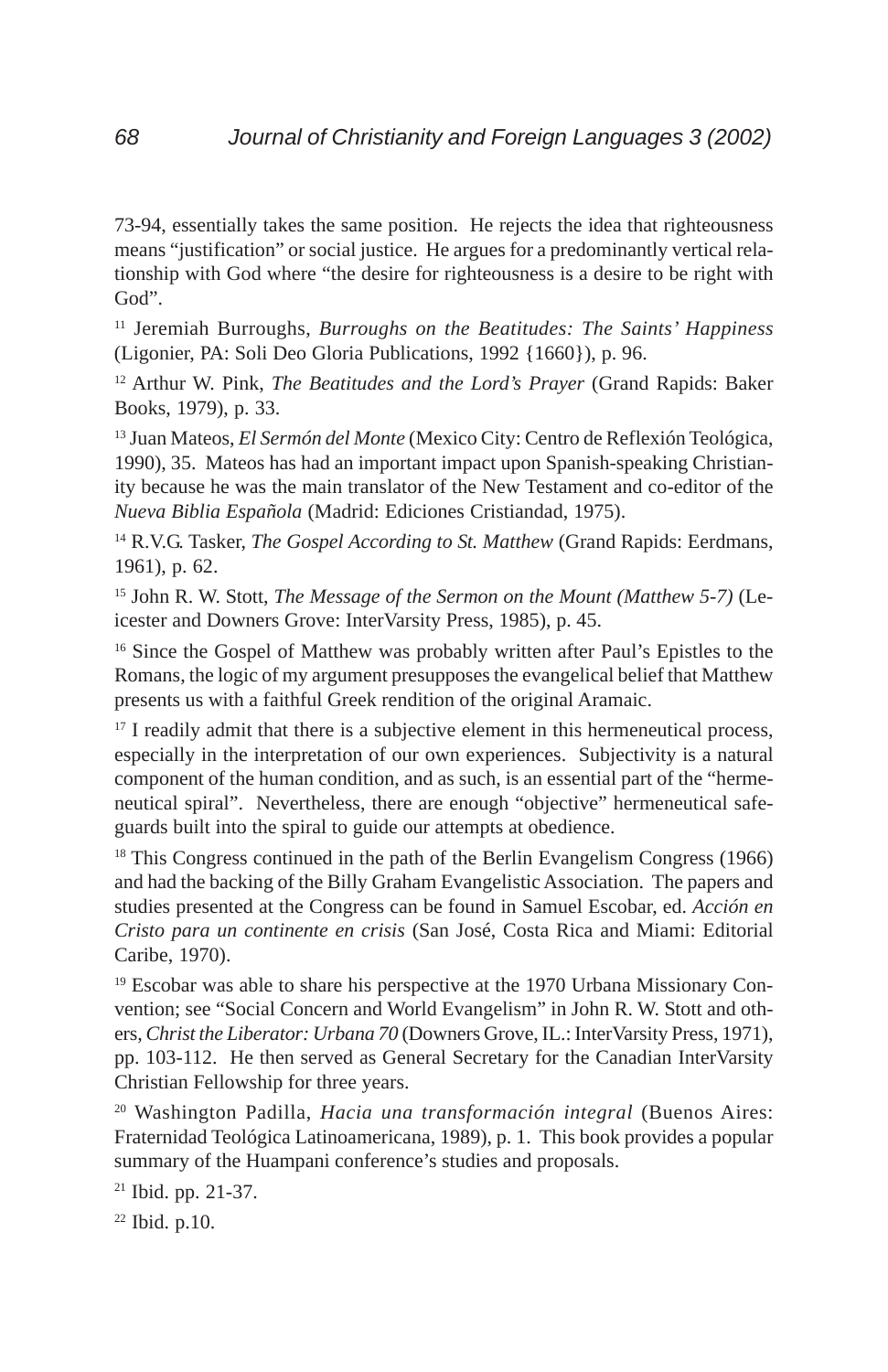<sup>23</sup> It is worth noting that one of the most frequently cited documents at the conference was the "Wheaton '83 Statement" signed by the participants of a conference held on Wheaton's campus in June, 1983 with the topic "The Church in Response to Human Need". The "Kingdom of God" motif played an important role at the Wheaton conference and in Latin American evangelical theology. See Vinay Samuel and Chris Sugden, eds. *The Church in Response to Human Need* (Grand Rapids: Eerdmans, 1987), pp. 257-58 for an oft-cited article: "We have come to see that the goal of transformation is best described by the biblical vision of the Kingdom of God. This new way of being human in submission to the Lord of all has many facets. In particular, it means striving to bring peace among individuals, races, and nations by overcoming prejudices, fears, and preconceived ideas about others. It means sharing basic resources like food, water, the means of healing, and knowledge. It also means working for a greater participation of people in the decisions, which affect their lives, making possible an equal receiving from others and giving of themselves. Finally, it means growing up into Christ in all things as a body of people dependent upon the work of the Holy Spirit and upon each other."

24 Ibid., pp. 32-37.

<sup>25</sup> The "lessons" learned by Arana in his venture into politics are told in Pedro Arana, *Testimonio político* 2nd ed., (Mexico City: El Faro and Amextra, 1987).

26 Pablo Alberto Deiros, ed., *Los evangélicos y el poder político en América Latina* (Grand Rapids and Buenos Aires: Nueva Creación, 1986) and C. René Padilla, comp. *De la marginación al compromiso: Los evangélicos y la política en América Latina* (Buenos Aires: Fraternidad Teológica Latinoamericana, 1991). A special continental consultation on evangelicals and politics took place in 1998 in addition to seminars on the topic at the CLADE III (1992) and CLADE IV (2000) congresses as well as at numerous national and local conferences.

27 Stephen Hart, "Privatization in American Religion and Society," *Sociological Analysis* 47 (winter 1987): 325.

28 Dennis P. Hollinger, *Individualism and Social Ethics: An Evangelical Syncretism* (Lanham, Md.: University Press of America, 1983), pp. 16-17.

29 Ibid., p. 44.

<sup>30</sup> The archaic English of the King James Bible does accurately reflect the singular/ plural distinctions of the original Biblical texts by the use, respectively, of "you" and "ye" (although the "ye" form is used only as a subject pronoun, not as an object pronoun). The southern regional form "y'all" also captures the distinction.

31 Neil T. Anderson. *Living Free in Christ* (Ventura, CA: Regal Books, 1993).

<sup>32</sup> In more than thirty of the thirty-six passages that Anderson uses, he changes to the singular what was plural in the Greek text.

33 To his credit, Anderson, *Living Free*, p. 223, does recognize the collective nature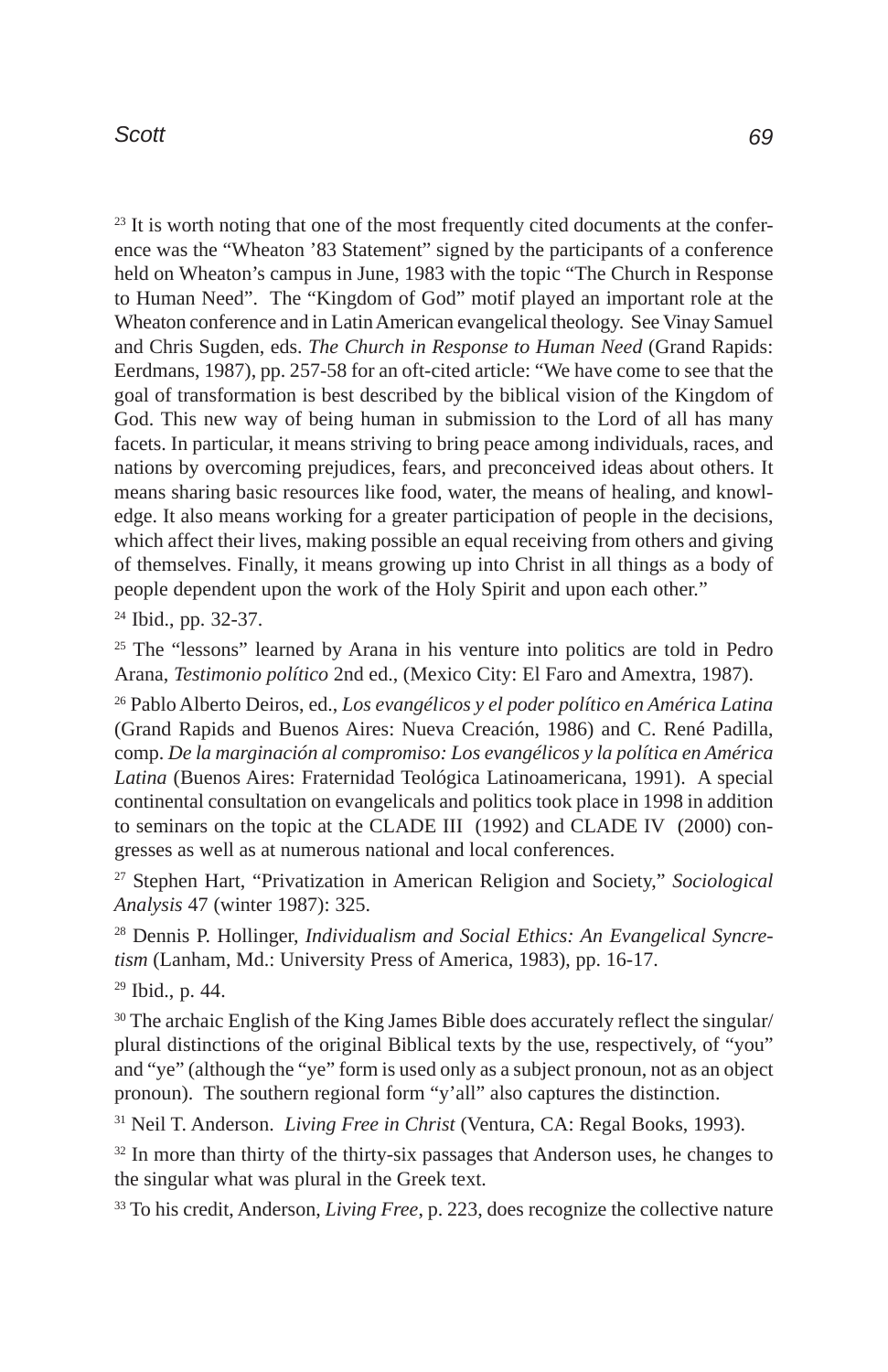of the passage "you are God's temple". He admits that "when 1 Corinthians 3:16,17 refers to God's temple, the emphasis is not upon the individual but on the Church". Nevertheless, the overall impression created by Anderson's chapter titles is that our relationship with God is predominantly personal and not corporate in any significant way.

34 Mark D. Baker. *Religious No More: Building Communities of Grace & Freedom* (Downers Grove, IL.: InterVarsity Press, 1999), p. 60. My only quarrel with his point might be his phrase "the community gathered together was one letter". I would argue that the community of believers when it is "gathered together" in worship **and** when it is "scattered" in service continues to be that one letter of Christ. Baker finds the same principle at work in Romans 12:1 where Paul urges the Christians to offer their bodies [plural] as one living sacrifice [singular], holy and acceptable to God. He concludes "looking at these verses has demonstrated that the Bible has less individualism and more emphasis on community than an individualistic lens allows North Americans to see".

35 Pedro Savage, and others. *El debate contemporáneo sobre la biblia* (Barcelona: Ediciones Evangélicas Europeas, 1972). This volume contains the six main papers presented at the First Consultation, which took place in Cochabamba, Bolivia, in 1970.

36 Samuel Escobar. "*Una teología evangélica para Iberoamérica: El contenido bíblico y el ropaje anglosajón en la teología latinoamericana*" in *Debate contemporáneo*, pp. 17-36.

37 C. René Padilla, ed. *El reino de Dios y América Latina* (El Paso: Casa Bautista de Publicaciones, 1975) gathers together the five main papers presented at this consultation, the critical responses, and the group discussions.

38 C. René Padilla, *Mission Between the Times* (Grand Rapids: Eerdmans, 1985), p. 22.

39 Mortimer Arias. *Venga tu reino: La memoria subversiva de Jesús* (Mexico City: Casa Unida de Publicaciones, 1980).

40 Ibid., p. 48 (translation mine).

<sup>41</sup> The addition of this Fifth Law is a good example of the hermeneutical spiral functioning well. Although this law perhaps originated from the Catholic dogma "outside of the Church there is no salvation", the way it is expressed in the booklet strengthens the presentation of the gospel. The Sixth Law was, from Biblical criteria, a negative modification as it stated that, upon conversion to Christ, persons enter into a special relationship with the Virgin Mary. Further modifications of Campus Crusade's materials by the Catholic Church have a spotty record. Some changes brought the materials closer in line with Scripture while others did not. See the various writings of Father Alfonso Navarro Castellanos such as *Evangelización: Primer anuncio* (Mexico City: Publicaciones EvEs, 1976).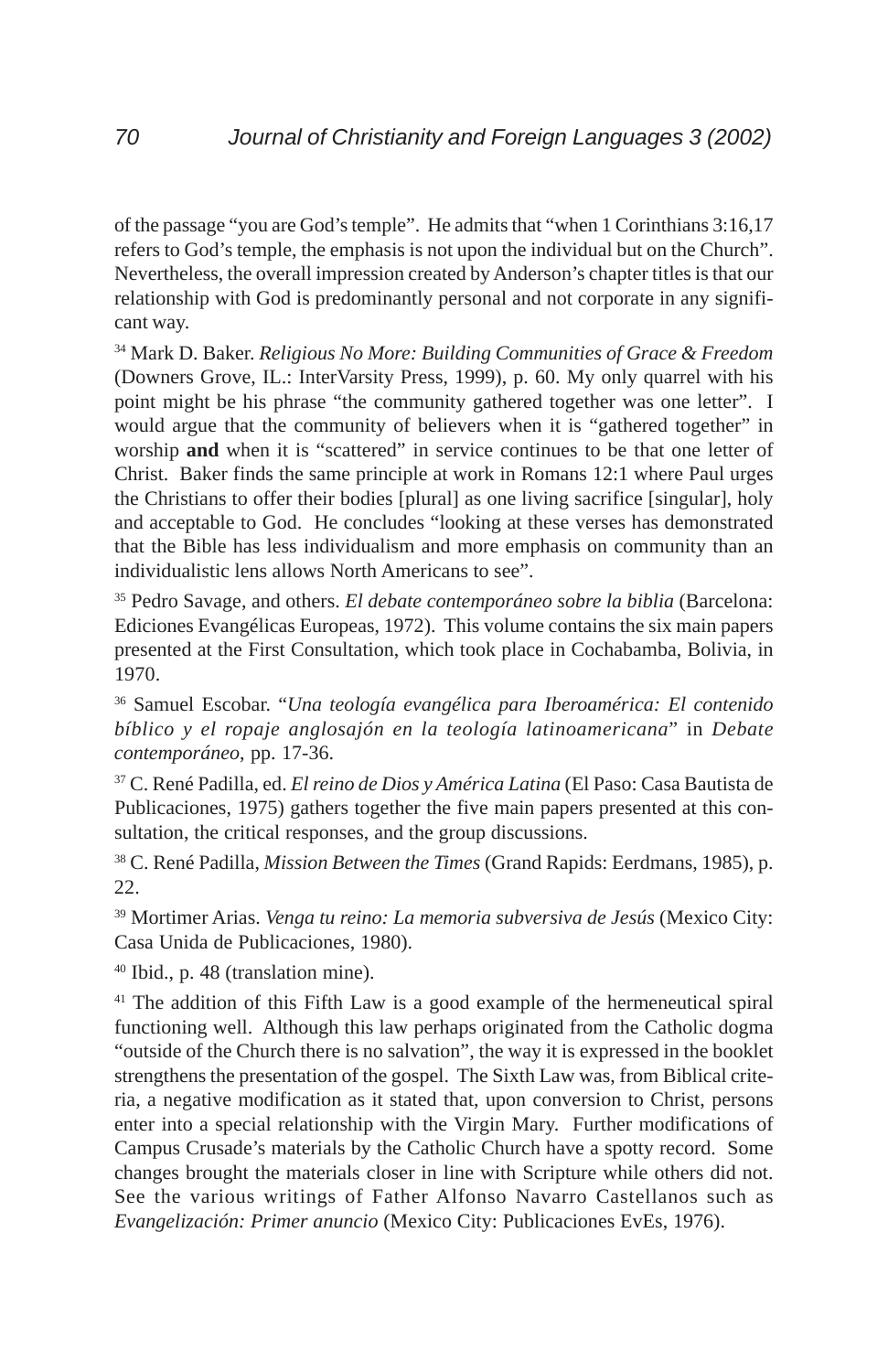<sup>42</sup> It is of interest to note the message of salvation proclaimed by John the Baptist (Luke 3:1-20). Although it was a message leading to the "forgiveness of sins", it most certainly contained a strong call to repentance. When people asked what they should do to repent towards God, John contextualized each answer and specified a demanding social justice component (Share your tunics and food...Don't take bribes...Don't extort money...Don't accuse others falsely). Far from being just a pre-Christian message, thirty years later the Apostle Paul proclaimed that all people everywhere, both Jews and Gentiles should repent and express their return to God with "works of repentance" (Acts 26:20). It is likely that our Protestant theology of salvation (that salvation is not based upon our good works) has colored our translations of this passage. Elsewhere in the New Testament *erga* is translated as "works" but in most translations of this passage it is altered to "deeds".

43 Another passage where the Spanish versions are closer to the original Greek is found in Paul's First Letter to Timothy 6:10. It identifies the attraction of money as the source of evil, and, consequently, injustice in our world. In the classical King James Version we find "the love of money is **the** root of **all evil**". More recent translations in English debilitate the force of Paul's affirmation. The NASB renders the love of money as "**a** root of **all sorts of evil**" and in the NIV we read that the love of money is "**a** root of **all kinds of evil**". In the versions that are most commonly used in the Latin American evangelical churches (the 1909 and 1960 revisions of the *Reina Valera*) we encounter the love of money identified as "**root of all the evils**" ("*raíz de todos los males*"). Although there is no article before the Greek word "*riza*" in the original text (nor in the Spanish versions), and therefore the evidence favoring the definite article over the indefinite is not absolutely conclusive, the structure is identical to the John 1:1 passage where we evangelicals rightly protest any attempt to change "the Word was God" to "the Word was **a** god". The phrase "*pant*w*n t*w*n kak*w*n*" is best translated literally as "all evil" or "all the evils". Since this is obviously a hyperbole, similar to "it is easier for a camel to go through the eye of a needle than for a rich man to enter the Kingdom of God" (Matthew 19:24), the newer translations attempt to catch the sense with "all kinds of evil". Given the fact that the economic component has been diminished in North American theology, I believe that it is better to leave the phrase in its shocking literalness and let the reader deal with its hyperbolic nature. Although to some the changes may seem to be minor, the practical consequences are quite important. See Donald Guthrie, *The Pastoral Epistles* (Grand Rapids: Eerdmans, 1957), pp. 113- 14.

44 Latin American evangelicals are quite amazed how many North American Christians have conveniently omitted any "theology of money" that goes beyond the giving of the tithe, as if the "invisible hand" of the market were the hand of God. Living on the underside of the economic disequilibrium, money and possessions are regular staples of Christian reflection in the Two-Thirds world. They rightly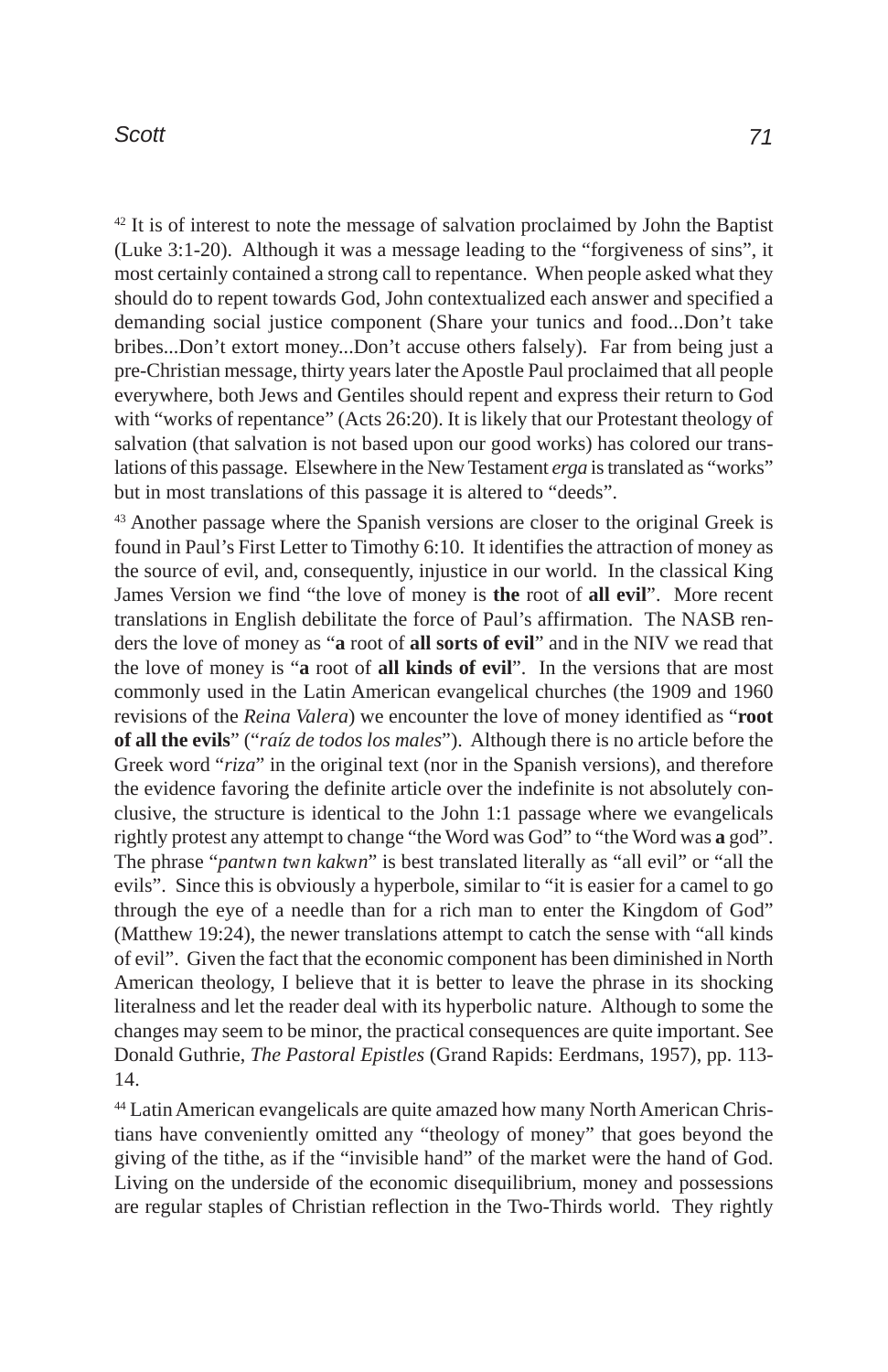point out that money and possessions were the second most favored theme (next to the Kingdom of God) in the Gospels. Lesslie Newbigin, *Foolishness to the Greeks* (Grand Rapids: Eerdmans, 1986), p. 107, affirms that the absence of theological reflection on economics is a radical departure from the Reformed faith. "Neither for Luther nor for Calvin would it have appeared as anything other than incomprehensible blasphemy to suggest that human behavior in the sphere of economics was outside the jurisdiction of theology. On the contrary, buying and selling, hiring labor and working for a master, amassing wealth and enclosing land—these are precisely the human activities in greatest need of the reminder that every man stands under the law of God and will be accountable to God for his treatment of his neighbor."

45 For a fuller treatment of this topic, see Lindy Scott, *Economic Koinonia within the Body of Christ* (Mexico City: Editorial Kyrios, 1980).

46 This has been clearly articulated at the various Oxford Conferences on Christian Faith and Economics, especially at the January 1990 conference where the Latin American delegation made a strong and forceful argument for the forgiveness of debts. See Herbert Schlossberg, Vinay Samuel, and Ronald J. Sider, eds. *Christianity and Economics in the Post-Cold War Era: The Oxford Declaration and Beyond* (Grand Rapids: Eerdmans, 1994).

<sup>47</sup> I am indebted to the Brazilian pedagogy expert, Paulo Freire, for some of the following pedagogical insights. Through his life and writings, he has been, by far, the most widely read and influential educator in all of Latin America. See Paulo Freire, *Pedagogy of the Oppressed* translated by Myra Bergman Ramos, (New York: Seabury Press, 1970 {1968}. Samuel Escobar, *Paulo Freire: Una pedagogía latinoamericana* (Mexico City: Editorial Kyrios, 1993) provides us with an excellent critique and appreciation of Freire's methodology from an evangelical perspective.

48 Far from minimizing the importance of Spanish, those students who are convinced of the need for a contextualized ministry to Spanish speakers aim for excellence as they strive to obtain a near native speaker mastery of the language.

<sup>49</sup> This is clearly seen in the diversity of teaching styles and methods (parables, arguments from the Old Testament, etc.) utilized by Jesus. He altered his pedagogy according to the needs of his listeners (Matthew 13:11-13). His use of questions (Luke 2:46; Mark 11:30; cf. Genesis 3:9) exemplified his "student-centered" methodology. This same flexibility can also be seen in Paul's teaching ministry where he provided "milk" or "solid food" depending upon the maturity of his audience (I Corinthians 3:1-4). The Evangelists Matthew, Mark, Luke, and John demonstrated this same sensitivity to their readers because they carefully translated certain Aramaic expressions to make them more understandable to their audience (e.g. Matthew's "Kingdom of Heaven" becomes "Kingdom of God" in the other Gospels due to the predominantly Gentile composition of their likely audience).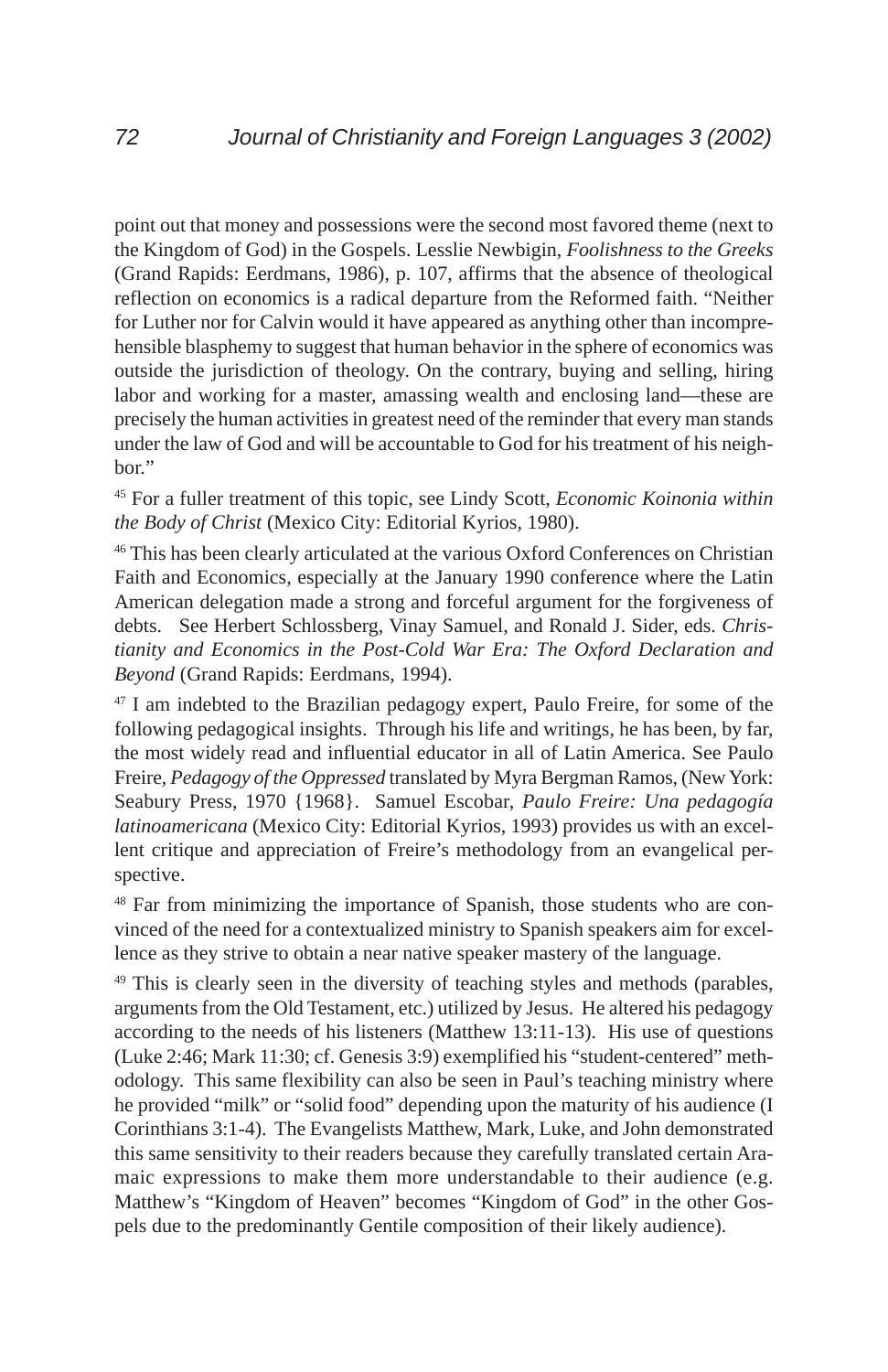50 Jesus did not teach a segmented course on the sovereignty of God. Rather, his teaching on God's sovereignty was incorporated into the daily course of life. Luke 5:1-11 is illustrative. After a long night of fishing with no results, Peter and his partners were washing their nets. Jesus told Peter to cast his nets (Jesus appealed to Peter's volition). Peter's reluctant obedience brought in a huge catch. Peter became very afraid (Peter's emotions played an integral part in his learning process) and then cognizant of his own sin and God's power (mental reflection and moral response are essential components of holistic, Christian education).

51 Matthew 25:31-46 is a classic example of the "*Imago Dei*" ethic emphasized by our Lord. He identifies with all human beings to the extent that both virtuous and sinful actions directed towards them are, in fact, directed towards him.

 $52$  Jesus challenged the rich young ruler with a decision about "his" possessions (Matthew 19:16-24). He frequently confronted the Pharisees and the teachers of the law about their misunderstanding of the Scriptures (Matthew 22:41-46).

53 Parker J. Palmer, *To Know as We Are Known: Education as a Spiritual Journey* (San Francisco: Harper & Row, 1993), pp. 69-105.

54 Ibid., p. xix.

# **BIBLIOGRAPHY**

Anderson, Neil T. *Living Free in Christ* (Ventura, CA: Regal Books, 1993).

- Arana, Pedro. *Testimonio político* 2nd ed., (Mexico City: El Faro and Amextra, 1987).
- Arias, Mortimer. *Venga tu reino: La memoria subversiva de Jesús* (Mexico City: Casa Unida de Publicaciones, 1980).
- Baker, Mark D. *Religious No More: Building Communities of Grace & Freedom* (Downers Grove, IL.: InterVarsity Press, 1999).
- Burroughs, Jeremiah. *Burroughs on the Beatitudes: The Saints' Happiness* (Ligonier, PA: Soli Deo Gloria Publications, 1992 {1660}).
- Casse, Pierre. *Training for the Cross-Cultural Mind*, 2nd ed. (Washington, D.C.: Society for Intercultural Education, Training and Research, 1981)..
- Guthrie, Donald. *The Pastoral Epistles* (Grand Rapids: Eerdmans, 1957), pp. 113-14.
- Deiros, Pablo Alberto. ed., *Los evangélicos y el poder político en América Latina* (Grand Rapids and Buenos Aires: Nueva Creación, 1986).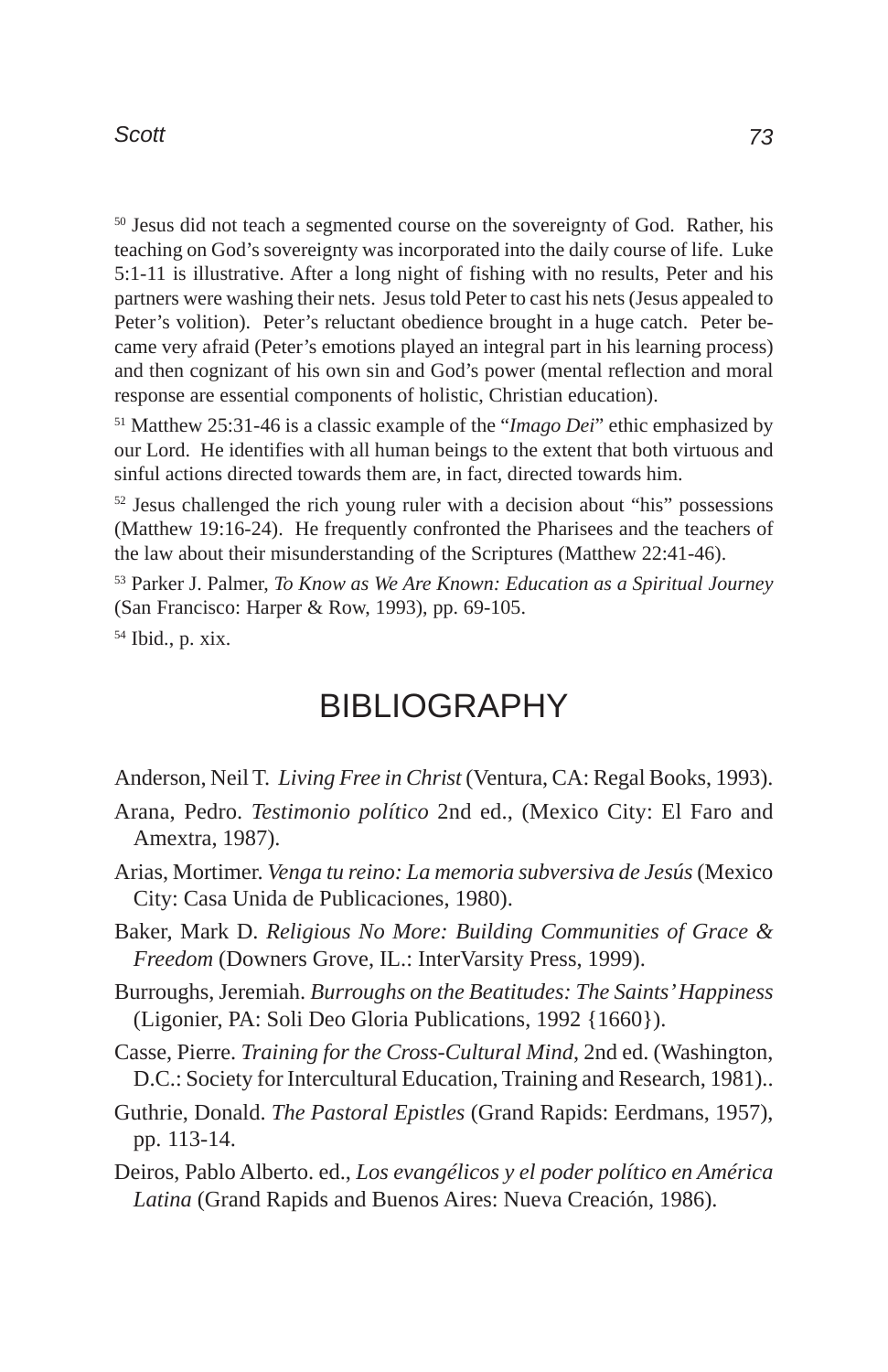- Escobar, Samuel. "*Una teología evangélica para Iberoamérica: El contenido bíblico y el ropaje anglosajón en la teología latinoamericana*" in Savage et. al., *Debate contemporáneo*, pp. 17-36.
- Escobar, Samuel. ed. *Acción en Cristo para un continente en crisis* (San José, Costa Rica and Miami: Editorial Caribe, 1970).
- Escobar, Samuel. *Paulo Freire: Una pedagogía latinoamericana* (Mexico City: Editorial Kyrios, 1993).
- Freire, Paulo. *Pedagogy of the Oppressed* translated by Myra Bergman Ramos, (New York: Seabury Press, 1970 {1968}.
- Hart, Stephen. "Privatization in American Religion and Society," *Sociological Analysis* 47: 4 (winter 1987). 319-334.
- Hollinger, Dennis P. *Individualism and Social Ethics: An Evangelical Syncretism* (Lanham, Md.: University Press of America, 1983).
- Holmes, Arthur. *All Truth is God's Truth* (Downers Grove, IL: InterVarsity Press, 1983).
- Lloyd-Jones, D. Martyn. *Studies in the Sermon on the Mount* (Grand Rapids: Eerdmans, 1959)
- Mateos, Juan. *El Sermón del Monte* (Mexico City: Centro de Reflexión Teológica, 1990).
- Navarro Castellanos, Alfonso. *Evangelización: Primer anuncio* (Mexico City: Publicaciones EvEs, 1976).
- Newbigin, Lesslie. *Foolishness to the Greeks* (Grand Rapids: Eerdmans, 1986).
- Niebuhr, H. Richard. *The Kingdom of God in America* (New York: Willett, Clark, 1937).
- *Nueva Biblia Española* (Madrid: Ediciones Cristiandad, 1975).
- Padilla, C. René. comp. *De la marginación al compromiso: Los evangélicos y la política en América Latina* (Buenos Aires: Fraternidad Teológica Latinoamericana, 1991).
- Padilla, C. René. ed. *El reino de Dios y América Latina* (El Paso: Casa Bautista de Publicaciones, 1975).
- Padilla, C. René. *"Iglesia y sociedad en América Latina*" in C. René Padilla, comp., *Fe cristiana y Latinoamérica hoy* (Buenos Aires: Ediciones Certeza, 1974).